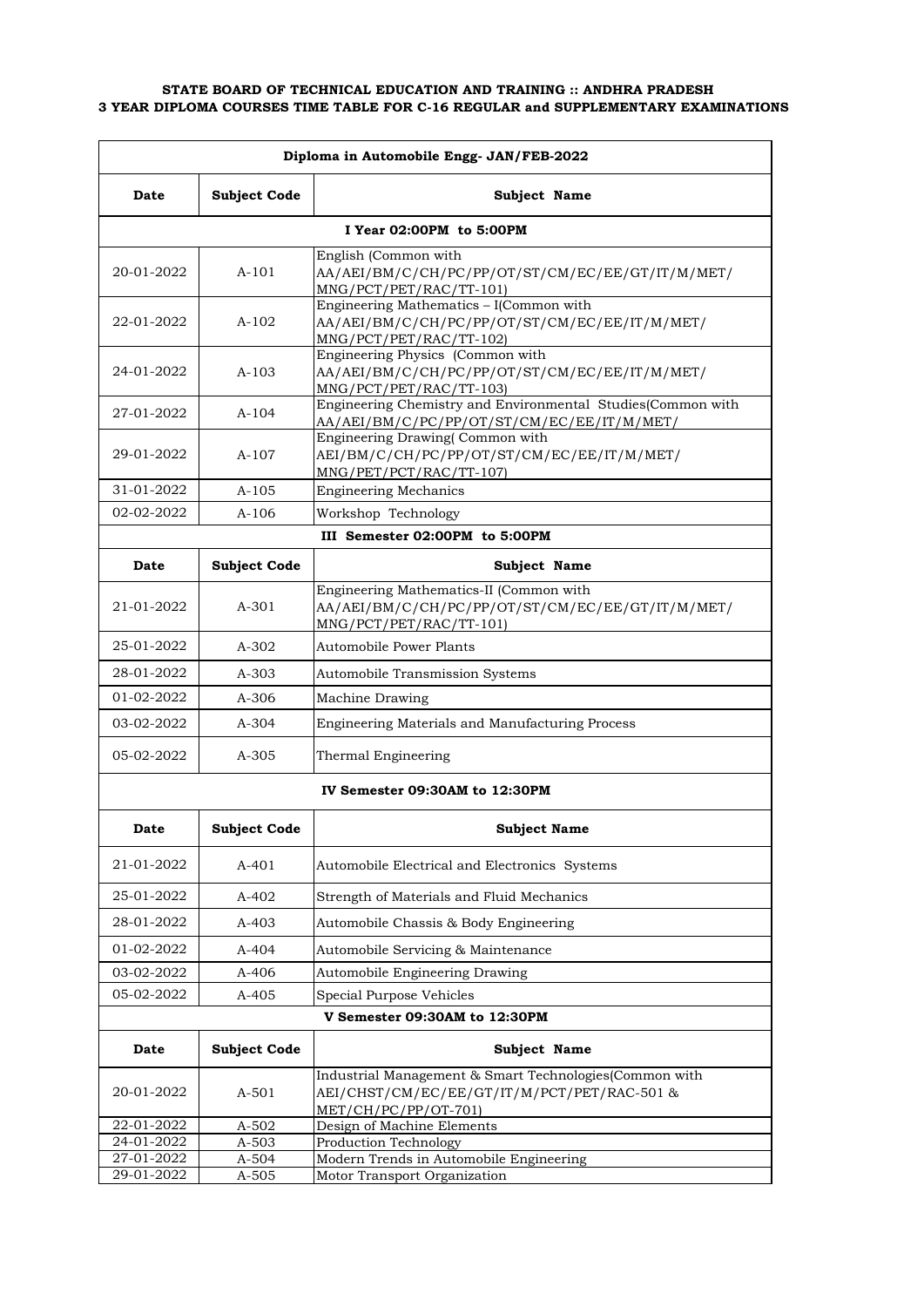| Diploma in Architectural Assistantship - JAN/FEB-2022 |                     |                                                                                                       |
|-------------------------------------------------------|---------------------|-------------------------------------------------------------------------------------------------------|
| <b>Date</b>                                           | <b>Subject Code</b> | Subject Name                                                                                          |
|                                                       |                     | I Year 02:00PM to 5:00PM                                                                              |
| 20-01-2022                                            | AA-101              | English (Common)                                                                                      |
| 22-01-2022                                            | AA-102              | Engineering Mathematics - I(Common)                                                                   |
| 24-01-2022                                            | AA-103              | <b>Engineering Physics</b> (Common)                                                                   |
| 27-01-2022                                            | $AA-104$            | Engineering Chemistry and Environmental Studies (Common)                                              |
| 29-01-2022                                            | AA-105              | <b>Building Materials</b>                                                                             |
| 31-01-2022                                            | AA-107              | Architectural Graphics                                                                                |
| 02-02-2022                                            | AA-106              | Basic Design (9.30 AM to 12.30PM & 2.00 PM to 5.00PM)                                                 |
| 04-02-2022                                            | AA-108              | Perspective and Sciography                                                                            |
|                                                       |                     | III Semester 02:00PM to 5:00PM                                                                        |
| <b>Date</b>                                           | <b>Subject Code</b> | <b>Subject Name</b>                                                                                   |
| 21-01-2022                                            | AA-301              | Engineering Mathematics-II (Common)                                                                   |
| 25-01-2022                                            | AA-302              | History of Indian Architecture                                                                        |
| 28-01-2022                                            | AA-303              | <b>Engineering Mechanics</b>                                                                          |
| 01-02-2022                                            | AA-304              | Surveying                                                                                             |
| 03-02-2022                                            | AA-308              | Interior and Landscape Design                                                                         |
| 05-02-2022                                            | AA-305              | <b>Building Specifications</b>                                                                        |
| 07-02-2022                                            | AA-306              | Architectural Design $-I$ (9.30 AM to 12.30PM $\&$ 2.00 PM to 5.00PM)                                 |
| 08-02-2022                                            | AA-306              | Architectural Design - I (9.30 AM to 12.30PM)                                                         |
| 10-02-2022                                            | AA-307              | <b>Building Construction Drawing -I</b>                                                               |
|                                                       |                     | IV Semester 09:30AM to 12:30PM                                                                        |
| <b>Date</b>                                           | <b>Subject Code</b> | <b>Subject Name</b>                                                                                   |
| 21-01-2022                                            | AA-401              | <b>Environmental Engineering</b>                                                                      |
| 25-01-2022                                            | AA-402              | History of World Architecture                                                                         |
| 28-01-2022                                            | AA-403              | Theory of Structures                                                                                  |
| 01-02-2022                                            | AA-404              | Urban Planning                                                                                        |
| 03-02-2022                                            | AA-405              | Quantity Survey                                                                                       |
| 05-02-2022                                            | AA-407              | Building Construction Drawing - II                                                                    |
| 09-02-2022                                            | AA-406              | Architectural Design $-II(9.30 \text{ AM to } 12.30 \text{PM} \& 2.00 \text{ PM to } 5.00 \text{PM})$ |
| 10-02-2022                                            | AA-406              | Architectural Design -II(9.30 AM to 12.30PM)                                                          |
|                                                       |                     | V Semester 09:30AM to 12:30PM                                                                         |
| Date                                                  | <b>Subject Code</b> | <b>Subject Name</b>                                                                                   |
| 20-01-2022                                            | AA-501              | Entrepreneurship and Project Management                                                               |
| 22-01-2022                                            | AA-502              | Modern Architecture                                                                                   |
| 24-01-2022                                            | AA-503              | Professional Practice & Building Bye-laws                                                             |
| 27-01-2022                                            | AA-504              | Structural Design                                                                                     |
|                                                       |                     |                                                                                                       |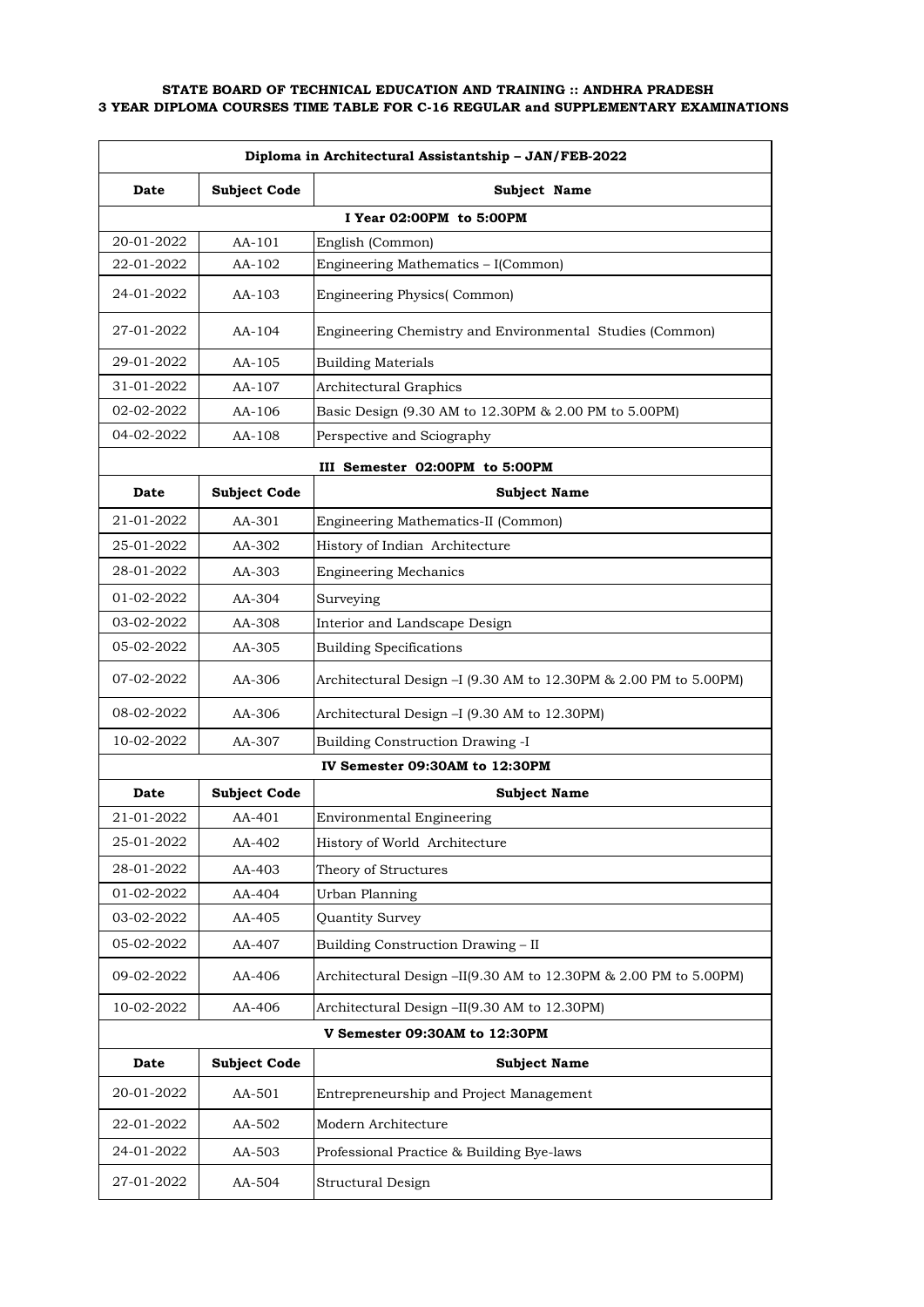| Diploma in Applied Electronics & Instrumentation Engg- JAN/FEB-2022 |                               |                                                         |  |
|---------------------------------------------------------------------|-------------------------------|---------------------------------------------------------|--|
| <b>Date</b>                                                         | <b>Subject Code</b>           | <b>Subject Name</b>                                     |  |
|                                                                     |                               | I Year 02:00PM to 5:00PM                                |  |
| 20-01-2022                                                          | AEI-101                       | English (Common)                                        |  |
| 22-01-2022                                                          | AEI-102                       | Engineering Mathematics - I(Common)                     |  |
| 24-01-2022                                                          | AEI-103                       | <b>Engineering Physics</b> (Common)                     |  |
| 27-01-2022                                                          | AEI-104                       | Engineering Chemistry and Environmental Studies(Common) |  |
| 29-01-2022                                                          | AEI-107                       | Engineering Drawing (Common)                            |  |
| 31-01-2022                                                          | AEI-105                       | Electronic Components & Devices                         |  |
| 02-02-2022                                                          | AEI-106                       | Basic Electrical Engineering                            |  |
|                                                                     |                               | III Semester 02:00PM to 5:00PM                          |  |
| <b>Date</b>                                                         | <b>Subject Code</b>           | <b>Subject Name</b>                                     |  |
| 21-01-2022                                                          | AEI-301                       | Engineering Mathematics - II(Common)                    |  |
| 25-01-2022                                                          | AEI-302                       | Electronic Circuits                                     |  |
| 28-01-2022                                                          | AEI-303                       | Digital Electronics                                     |  |
| 01-02-2022                                                          | AEI-304                       | Electronic Measuring Instruments                        |  |
| 03-02-2022                                                          | AEI-305                       | Process Instrumentation                                 |  |
|                                                                     |                               | IV Semester 09:30AM to 12:30PM                          |  |
| Date                                                                | <b>Subject Code</b>           | <b>Subject Name</b>                                     |  |
| 21-01-2022                                                          | AEI-401                       | Linear IC Applications & Communication Systems          |  |
| 25-01-2022                                                          | AEI-402                       | Process Control                                         |  |
| 28-01-2022                                                          | AEI-403                       | Programming in C                                        |  |
| 01-02-2022                                                          | AEI-404                       | Analytical Instrumentation                              |  |
| 03-02-2022                                                          | AEI-405                       | Industrial Electronics & Control Systems                |  |
|                                                                     | V Semester 09:30AM to 12:30PM |                                                         |  |
| Date                                                                | <b>Subject Code</b>           | <b>Subject Name</b>                                     |  |
| 20-01-2022                                                          | AEI-501                       | Industrial Management & Smart Technologies (Common)     |  |
| 22-01-2022                                                          | AEI-502                       | Bio Medical Instrumentation                             |  |
| 24-01-2022                                                          | AEI-503                       | Microcontrollers & Applications                         |  |
| 27-01-2022                                                          | AEI-504                       | <b>Industrial Automation</b>                            |  |
| 29-01-2022                                                          | AEI-505                       | Instrumentation in Process Industries                   |  |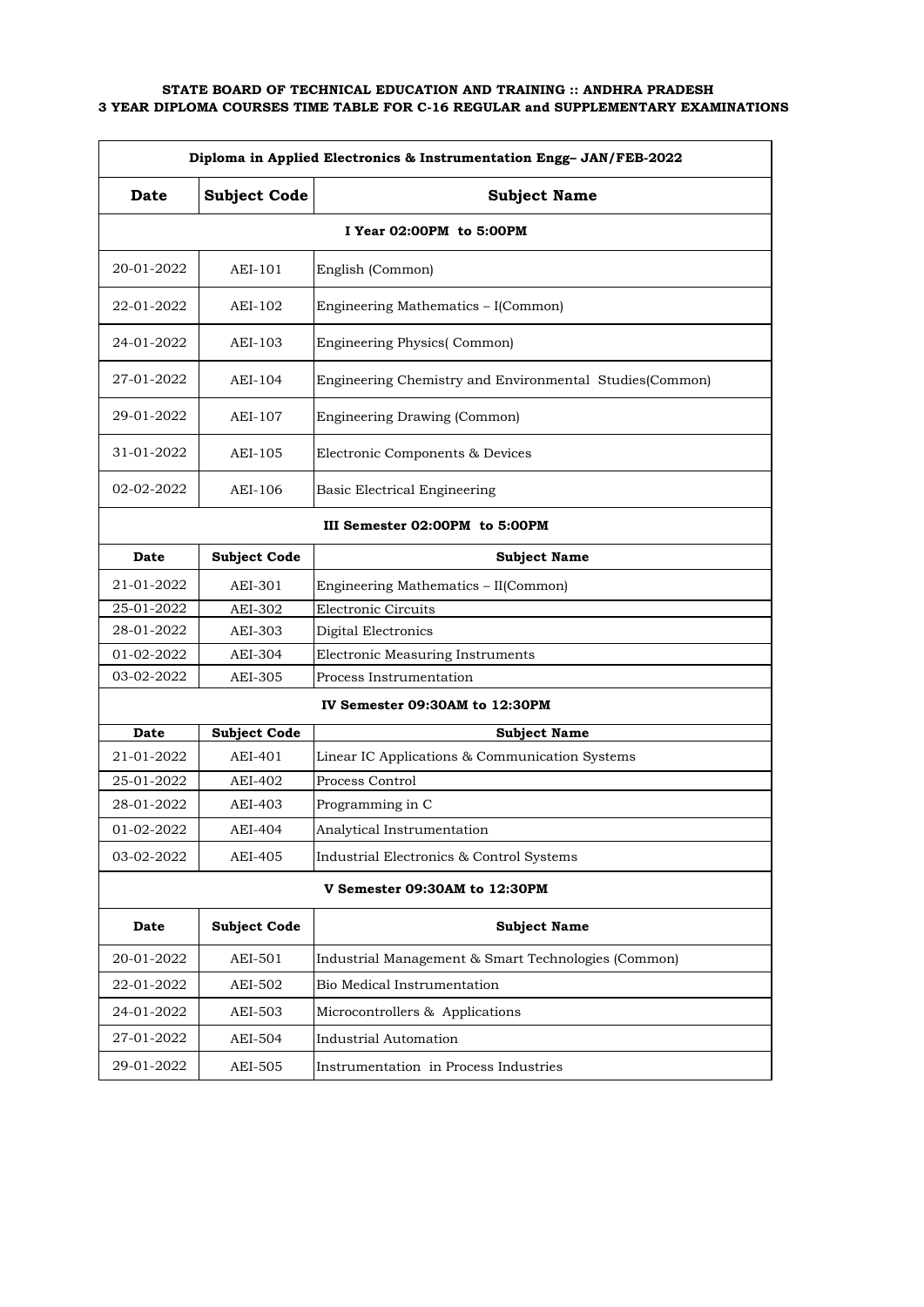| Diploma in Bio Medical Engg- JAN/FEB-2022 |                                |                                                                                |  |
|-------------------------------------------|--------------------------------|--------------------------------------------------------------------------------|--|
| Date                                      | <b>Subject Code</b>            | <b>Subject Name</b>                                                            |  |
|                                           |                                | I Year 02:00PM to 5:00PM                                                       |  |
| 20-01-2022                                | BM-101                         | English (Common)                                                               |  |
| 22-01-2022                                | BM-102                         | Engineering Mathematics - I(Common)                                            |  |
| 24-01-2022                                | BM-103                         | <b>Engineering Physics</b> (Common)                                            |  |
| 27-01-2022                                | BM-104                         | Engineering Chemistry and Environmental Studies (Common)                       |  |
| 29-01-2022                                | BM-107                         | Engineering Drawing (Common)                                                   |  |
| 31-01-2022                                | BM-105                         | Basic Electrical Engineering.                                                  |  |
| 02-02-2022                                | BM-106                         | Electronics Components & Devices                                               |  |
|                                           |                                | Semester 02:00PM to 5:00PM                                                     |  |
| Date                                      | <b>Subject Code</b>            | <b>Subject Name</b>                                                            |  |
| 21-01-2022                                | BM-301                         | Engineering Mathematics - II(Common)                                           |  |
| 25-01-2022                                | BM-302                         | Electronic Circuits                                                            |  |
| 28-01-2022                                | BM-303                         | Network Analysis                                                               |  |
| 01-02-2022<br>03-02-2022                  | BM-304<br><b>BM-305</b>        | Digital Electronics<br>Programming in' C ' and MAT LAB                         |  |
|                                           |                                |                                                                                |  |
|                                           |                                | IV Semester 09:30AM to 12:30PM                                                 |  |
| Date                                      | <b>Subject Code</b>            | <b>Subject Name</b>                                                            |  |
| 21-01-2022<br>25-01-2022                  | BM-401<br>BM-402               | Linear Integrated Circuits Applications<br>Communication and Data Transmission |  |
| 28-01-2022                                | BM-403                         | Microprocessors and Interfacing                                                |  |
| 01-02-2022                                | BM-404                         | Physiological Systems Engineering                                              |  |
| 03-02-2022                                | BM-405                         | Bio Medical Instrumentation                                                    |  |
|                                           |                                | V Semester 09:30AM to 12:30PM                                                  |  |
| Date                                      | <b>Subject Code</b>            | <b>Subject Name</b>                                                            |  |
| 20-01-2022                                | BM-501                         | <b>Computer Networks</b>                                                       |  |
| 22-01-2022                                | <b>BM-502</b>                  | Measurement & Test Equipment                                                   |  |
| 24-01-2022                                | BM-503                         | Bio Medical Equipment                                                          |  |
| 27-01-2022                                | <b>BM-504</b>                  | Analytical Instrumentation Engineering                                         |  |
| 29-01-2022                                | BM-505                         | Medical Implants Engineering                                                   |  |
| 31-01-2022                                | BM-506                         | Medical Informatics & Telemedicine                                             |  |
|                                           | VI Semester 09:30AM to 12:30PM |                                                                                |  |
| Date                                      | <b>Subject Code</b>            | <b>Subject Name</b>                                                            |  |
| 02-02-2022                                | BM-601                         | Hospital Management & Entrepreneurship                                         |  |
| 04-02-2022                                | BM-602                         | Microcontroller & Embedded Systems                                             |  |
| 05-02-2022                                | BM-603                         | Advanced Biomedical Equipment                                                  |  |
| 07-02-2022                                | BM-604                         | Medical Imaging Techniques                                                     |  |
| 08-02-2022                                | BM-605                         | Biomedical Signal Processing                                                   |  |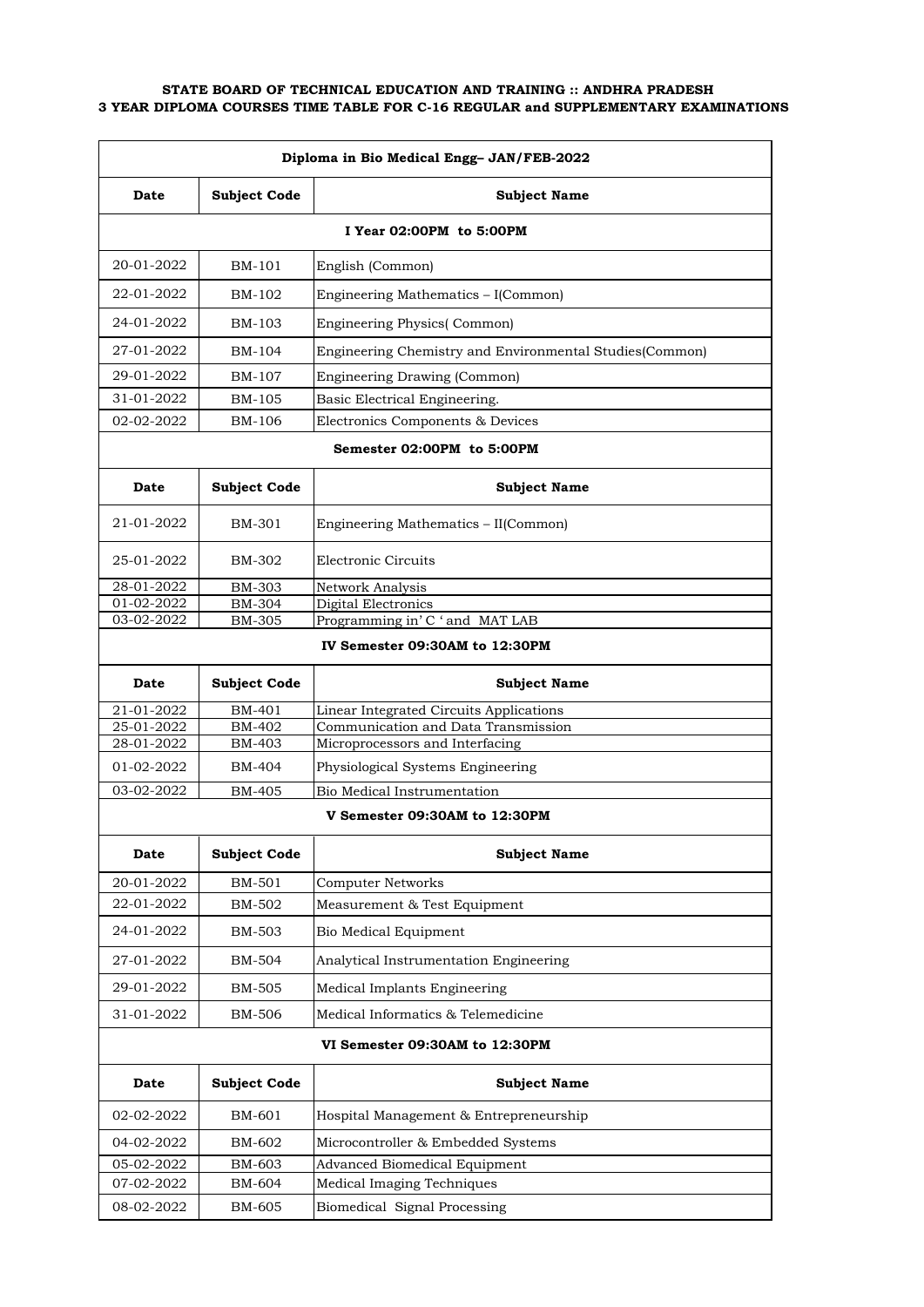| Diploma in Civil Engg- JAN/FEB-2022 |                     |                                                          |
|-------------------------------------|---------------------|----------------------------------------------------------|
| Date                                | <b>Subject Code</b> | <b>Subject Name</b>                                      |
|                                     |                     | I Year 02:00PM to 5:00PM                                 |
| 20-01-2022                          | $C-101$             | English (Common)                                         |
| 22-01-2022                          | $C-102$             | Engineering Mathematics - I(Common)                      |
| 24-01-2022                          | $C-103$             | Engineering Physics(Common)                              |
| 27-01-2022                          | $C-104$             | Engineering Chemistry and Environmental Studies (Common) |
| 29-01-2022                          | $C-107$             | Engineering Drawing (Common)                             |
| 31-01-2022                          | $C-105$             | Surveying -I                                             |
| 02-02-2022                          | $C-106$             | <b>Engineering Mechanics</b>                             |
|                                     |                     | III Semester 02:00PM to 5:00PM                           |
| Date                                | <b>Subject Code</b> | <b>Subject Name</b>                                      |
| 21-01-2022                          | $C-301$             | Engineering Mathematics - II (Common)                    |
| 25-01-2022                          | $C-302$             | Strength of Materials & Theory of Structures             |
| 28-01-2022                          | $C-303$             | Hydraulics                                               |
| 01-02-2022                          | $C-304$             | Surveying - II                                           |
| 03-02-2022                          | $C-306$             | Civil Engineering Drawing- I                             |
| 05-02-2022                          | $C-305$             | Construction materials                                   |
|                                     |                     | IV Semester 09:30AM to 12:30PM                           |
| Date                                | <b>Subject Code</b> | <b>Subject Name</b>                                      |
| 21-01-2022                          | $C-401$             | Reinforced Concrete Structures                           |
| 25-01-2022                          | $C-402$             | Irrigation Engineering                                   |
| 28-01-2022                          | $C-403$             | Quantity Surveying                                       |
| 01-02-2022                          | $C-406$             | Civil Engineering Drawing-II                             |
| 03-02-2022                          | $C-404$             | Transportation Engineering                               |
| 05-02-2022                          | $C-405$             | <b>Construction Practice</b>                             |
| V Semester 09:30AM to 12:30PM       |                     |                                                          |
| Date                                | <b>Subject Code</b> | <b>Subject Name</b>                                      |
| 20-01-2022                          | $C-501$             | <b>Steel Structures</b>                                  |
| 22-01-2022                          | $C-502$             | Construction Technology and Project Management           |
| 24-01-2022                          | $C-503$             | <b>Environmental Engineering</b>                         |
| 27-01-2022                          | $C-504$             | Geo Technical Engineering                                |
| 29-01-2022                          | $C-505$             | Advanced Civil Engineering Technologies                  |
| 31-01-2022                          | $C-506$             | Civil Engineering Drawing-III                            |
|                                     |                     |                                                          |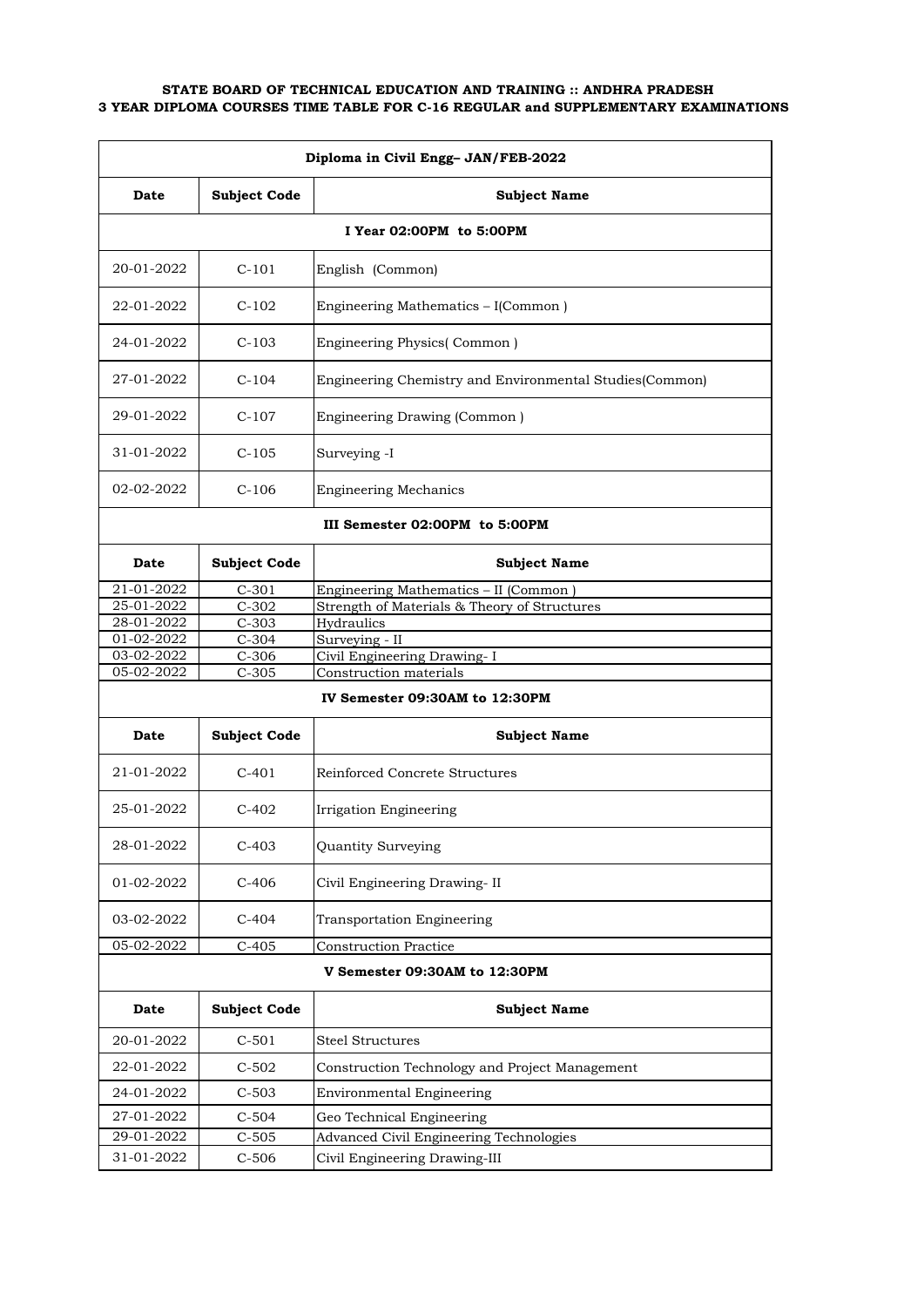| Diploma in Commercial & Computer Practice - JAN/FEB-2022 |                     |                                                     |
|----------------------------------------------------------|---------------------|-----------------------------------------------------|
| Date                                                     | <b>Subject Code</b> | <b>Subject Name</b>                                 |
|                                                          |                     | I Year 02:00PM to 5:00PM                            |
| 20-01-2022                                               | CCP-101             | English $-1$                                        |
| $22 - 01 - 2022$                                         | <b>CCP-102</b>      | Accountancy-I                                       |
| 24-01-2022                                               | CCP-103             | English Shorthand                                   |
| 27-01-2022                                               | CCP-104             | <b>Business Organization</b>                        |
| 29-01-2022                                               | <b>CCP-105</b>      | Fundamentals of IT                                  |
| 31-01-2022                                               | CCP-106             | Computer Packages- I                                |
| 02-02-2022                                               | CCP-107 B11         | English Typewriting-P-I (B-I) (02.00 PM to 02.10PM) |
|                                                          | CCP-108B12          | English Typewriting-P-II (B-I)(02.30 PM to 03.15AM) |
|                                                          |                     | III Semester 02:00PM to 5:00PM                      |
| Date                                                     | <b>Subject Code</b> | <b>Subject Name</b>                                 |
| 21-01-2022                                               | CCP-301             | English-II                                          |
| 25-01-2022                                               | CCP-302             | Accountancy-II                                      |
| 28-01-2022                                               | CCP-303             | Office Organization and Correspondence              |
| 01-02-2022                                               | CCP-304             | Computer Packages-II                                |
| 03-02-2022                                               | CCP-305B11          | English Typewriting-P-I (B-I) (02.00 PM to 02.10PM) |
|                                                          | CCP-306B12          | English Typewriting-P-II(B-I) (02.30 PM to 03.30PM) |
|                                                          |                     | IV Semester 09:30AM to 12:30PM                      |
| Date                                                     | <b>Subject Code</b> | <b>Subject Name</b>                                 |
| 21-01-2022                                               | CCP-401             | $English - III$                                     |
| 25-01-2022                                               | CCP-402             | Accountancy-III                                     |
| 28-01-2022                                               | <b>CCP-403</b>      | Quantitative Techniques - I                         |
| 01-02-2022                                               | CCP-404             | Mercantile Law                                      |
| 03-02-2022                                               | CCP-405             | 'C' Programming                                     |
|                                                          |                     | V Semester 09:30AM to 12:30PM                       |
| Date                                                     | <b>Subject Code</b> | <b>Subject Name</b>                                 |
| 20-01-2022                                               | CCP-501             | English $-$ IV                                      |
| 22-01-2022                                               | CCP-502             | <b>Business Economics</b>                           |
| 24-01-2022                                               | <b>CCP-503</b>      | Banking                                             |
| 27-01-2022                                               | <b>CCP-504</b>      | Quantitative Techniques - II                        |
| 29-01-2022                                               | <b>CCP-505</b>      | Principles of Marketing                             |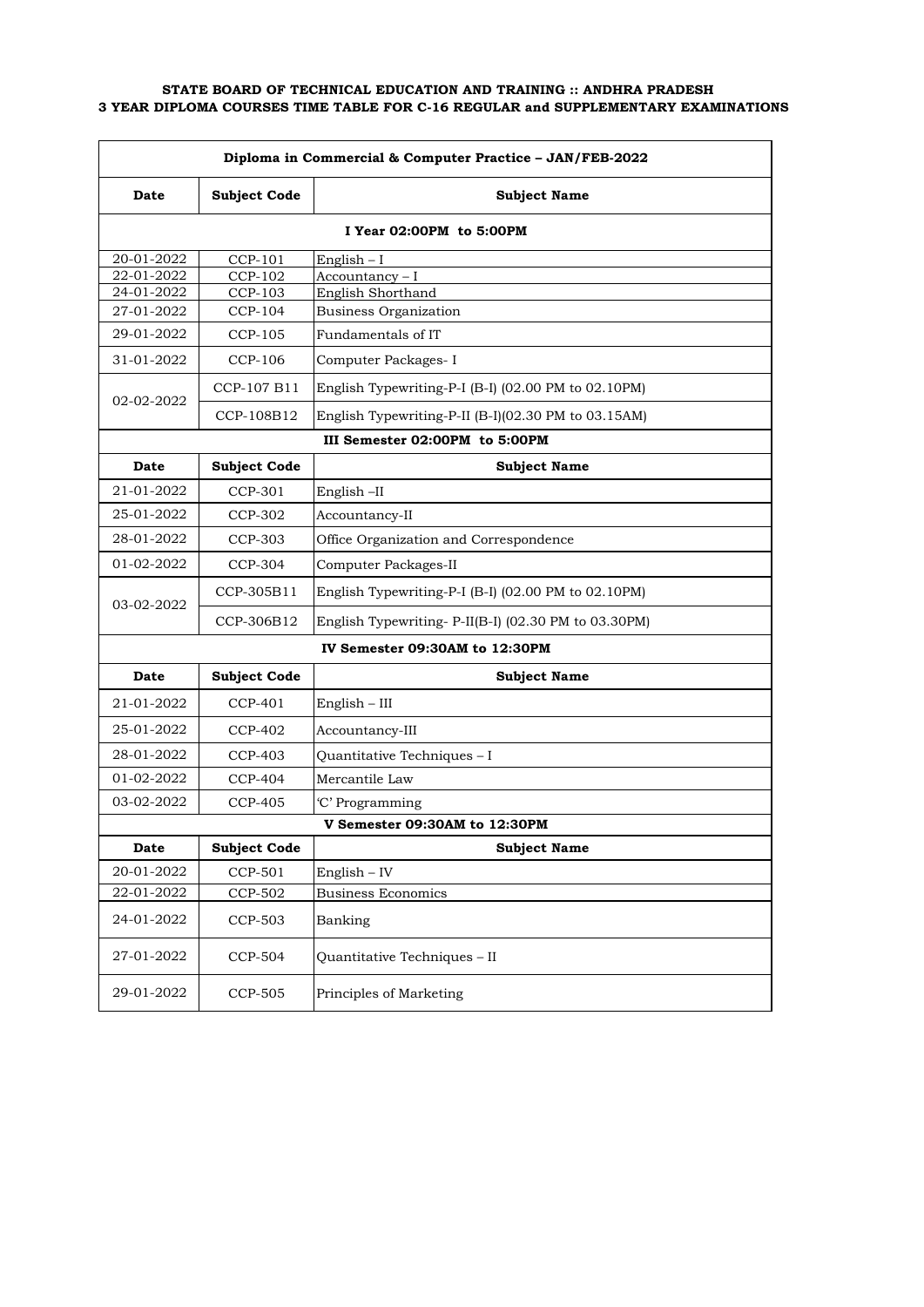| Diploma in Chemical Engg- JAN/FEB-2022 |                     |                                                                                                            |
|----------------------------------------|---------------------|------------------------------------------------------------------------------------------------------------|
| Date                                   | <b>Subject Code</b> | <b>Subject Name</b>                                                                                        |
|                                        |                     | I Year 02:00PM to 5:00PM                                                                                   |
| 20-01-2022                             | CH-101              | English (Common)                                                                                           |
| 22-01-2022                             | CH-102              | Engineering Mathematics - I(Common)                                                                        |
| 24-01-2022                             | CH-103              | <b>Engineering Physics</b> (Common)                                                                        |
| 27-01-2022                             | CH-104              | Inorganic Chemistry(Common with PCT-104)                                                                   |
| 29-01-2022                             | CH-107              | Engineering Drawing (Common)                                                                               |
| 31-01-2022                             | CH-105              | General Mechanical Engineering (Common with PCT-105)                                                       |
| 02-02-2022                             | CH-106              | Materials Technology (Common with CHPP/PC/OT/PCT-106)                                                      |
|                                        |                     | III Semester 02:00PM to 5:00PM                                                                             |
| Date                                   | <b>Subject Code</b> | <b>Subject Name</b>                                                                                        |
| 21-01-2022                             | CH-301              | Engineering Mathematics - II (Common)                                                                      |
| 25-01-2022                             | CH-302              | Electrical Technology (Common with CHPC/PP/OT/PCT/PET-302)                                                 |
| 28-01-2022                             | CH-303              | Fluid Mechanics (Common with PET-303)                                                                      |
| 01-02-2022<br>03-02-2022               | CH-304<br>CH-305    | Organic and physical Chemistry(Common with PCT-304)<br>Mass and Energy Balance(Common with CHPP/OT/PC-305) |
|                                        |                     | IV Semester 09:30AM to 12:30PM                                                                             |
| Date                                   | <b>Subject Code</b> | <b>Subject Name</b>                                                                                        |
| 21-01-2022                             | CH-401              | Mechanical Unit Operations                                                                                 |
| 25-01-2022                             | CH-402              | Inorganic Chemical Technology                                                                              |
| 28-01-2022                             | CH-403              | Organic Chemical Technology                                                                                |
| 01-02-2022                             | CH-404              | Heat Transfer(Common with PET-404)                                                                         |
| 03-02-2022                             | CH-405              | Mass Transfer(Common with PET-405)                                                                         |
|                                        |                     | VII Semester 09:30AM to 12:30PM                                                                            |
| Date                                   | <b>Subject Code</b> | <b>Subject Name</b>                                                                                        |
| 20-01-2022                             | CH-701              | Industrial Management Smart Technologies (Common A-501)                                                    |
| 22-01-2022                             | CH-702              | Thermodynamics Reaction engineering (Common with CHOT/PP/PC-<br>702)                                       |
| 24-01-2022                             | CH-703              | Instrumentation and Process Control (Common with CHOT/PC/PP-<br>703)                                       |
| 27-01-2022                             | CH-704              | Environmental Studies & Pollution Control Engineering                                                      |
| 29-01-2022                             | CH-705              | Energy Technology                                                                                          |
| 31-01-2022                             | CH-706              | Chemical Plant Equipment Drawing                                                                           |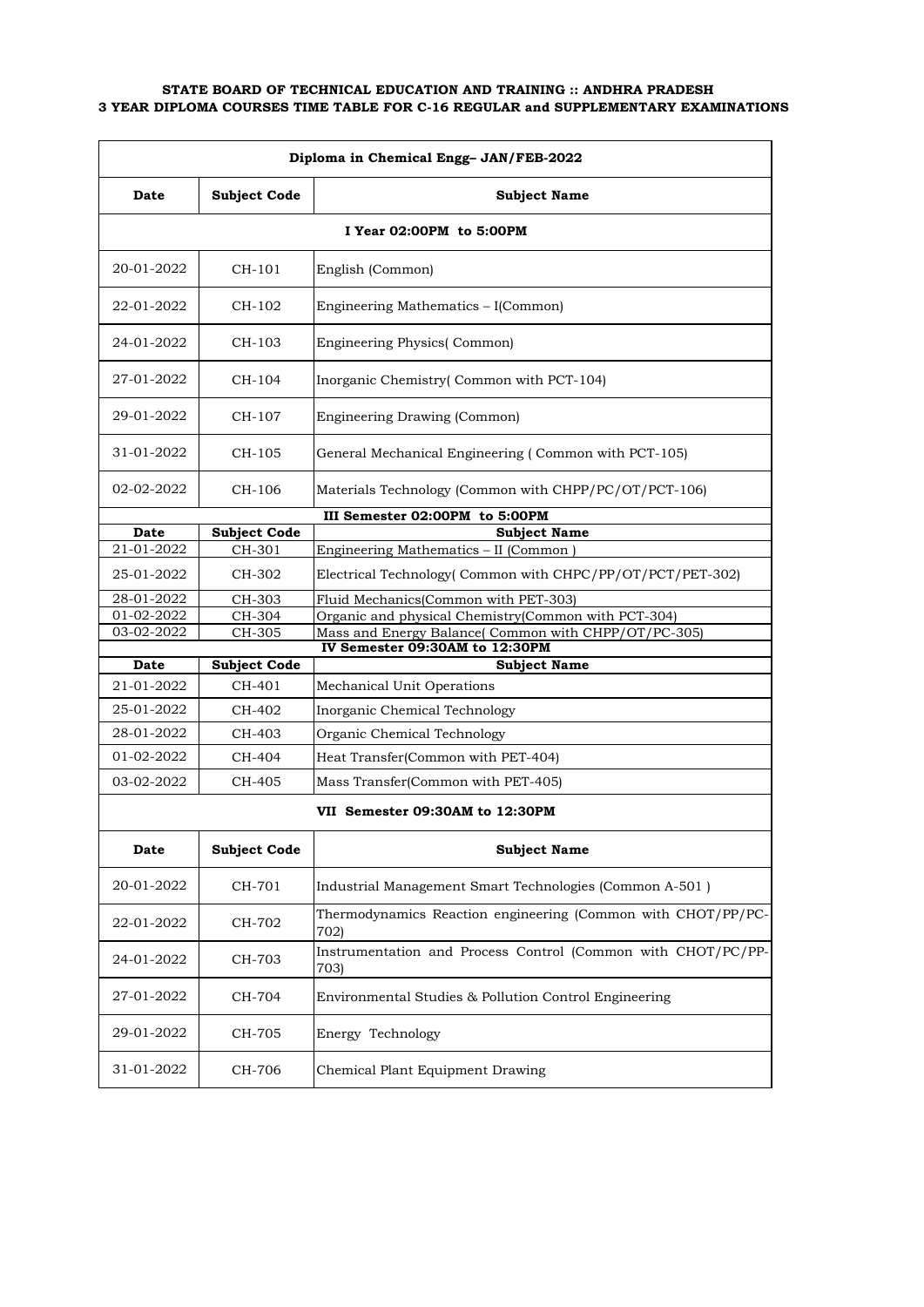| Diploma in Chemical Engg (Oil Technology) - JAN/FEB-2022 |                                |                                                                                           |  |
|----------------------------------------------------------|--------------------------------|-------------------------------------------------------------------------------------------|--|
| Date                                                     | <b>Subject Code</b>            | <b>Subject Name</b>                                                                       |  |
|                                                          |                                | I Year 02:00PM to 5:00PM                                                                  |  |
| 20-01-2022                                               | CHOT-101                       | English (Common)                                                                          |  |
| 22-01-2022                                               | CHOT-102                       | Engineering Mathematics - I(Common)                                                       |  |
| 24-01-2022                                               | CHOT-103                       | Engineering Physics(Common)                                                               |  |
| 27-01-2022                                               | CHOT-104                       | Engineering Chemistry and Environmental Studies(Common)                                   |  |
| 29-01-2022                                               | <b>CHOT-107</b>                | Engineering Drawing (Common)                                                              |  |
| 31-01-2022                                               | CHOT-105                       | Introduction to Chemical Engineering                                                      |  |
| 02-02-2022                                               | CHOT-106                       | Materials Technology (Common with CH/PP/PC/PCT-106)                                       |  |
|                                                          |                                | III Semester 02:00PM to 5:00PM                                                            |  |
| Date                                                     | <b>Subject Code</b>            | <b>Subject Name</b>                                                                       |  |
| 21-01-2022                                               | CHOT-301                       | Engineering Mathematics - II (Common)                                                     |  |
| 25-01-2022                                               | CHOT-302                       | Electrical Technology (Common with CH/PC/PP/PET/PCT-302)                                  |  |
| 28-01-2022                                               | CHOT-304                       | Unit Operations-I (Common with CHPP/PC-304)                                               |  |
| 01-02-2022                                               | CHOT-303                       | Physical, Organic and Oil Chemistry                                                       |  |
| 03-02-2022                                               | CHOT-305                       | Mass and Energy Balance(Common with CH/PP/PC-305)                                         |  |
|                                                          | IV Semester 09:30AM to 12:30PM |                                                                                           |  |
| Date                                                     | <b>Subject Code</b>            | <b>Subject Name</b>                                                                       |  |
| 21-01-2022                                               | CHOT-401                       | Unit Operations-II (Common with CHPP/PC/PCT-401)                                          |  |
| 25-01-2022                                               | CHOT-402                       | Chemical Process Industries                                                               |  |
| 28-01-2022                                               | CHOT-403                       | Technology of Vegetable Oils and Fats - I                                                 |  |
| 01-02-2022                                               | CHOT-404                       | Technology of Vegetable Oils and Fats - II                                                |  |
| 03-02-2022                                               | <b>CHOT-405</b>                | Basic Mechanical Engineering (Common with CHPP/PC-405)<br>VII SEMESTER 09:30AM to 12:30PM |  |
| Date                                                     | <b>Subject Code</b>            | <b>Subject Name</b>                                                                       |  |
| 20-01-2022                                               | CHOT-701                       | Industrial Management Smart Technologies (Common)                                         |  |
| 22-01-2022                                               | CHOT-702                       | Thermodynamics Reaction engineering (Common with CH/PP/PC-702)                            |  |
| 24-01-2022                                               | CHOT-703                       | Instrumentation and Process Control (Common with CH/PC/PP-703)                            |  |
| 27-01-2022<br>29-01-2022                                 | CHOT-704                       | Unit Operations-III (Common with CHPP/PC-704)                                             |  |
|                                                          | CHOT-705                       | Technology of Vegetable Oils and Fats-III                                                 |  |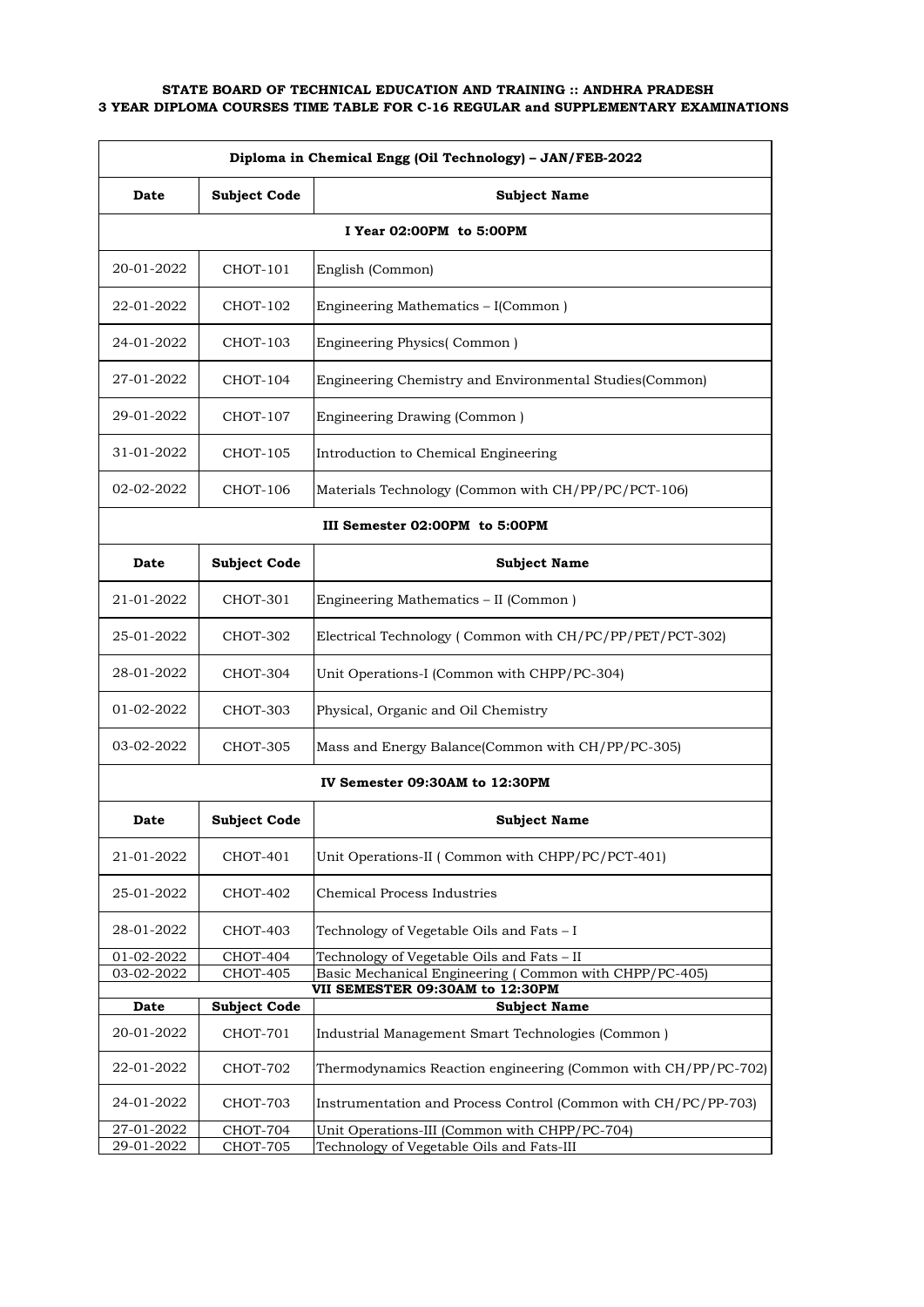| Diploma in Chemical Engg (Petro Chemicals) - JAN/FEB-2022 |                                 |                                                               |  |
|-----------------------------------------------------------|---------------------------------|---------------------------------------------------------------|--|
| Date                                                      | <b>Subject Code</b>             | <b>Subject Name</b>                                           |  |
|                                                           | I Year 02:00PM to 5:00PM        |                                                               |  |
| 20-01-2022                                                | <b>CHPC-101</b>                 | English (Common)                                              |  |
| 22-01-2022                                                | <b>CHPC-102</b>                 | Engineering Mathematics - I(Common)                           |  |
| 24-01-2022                                                | <b>CHPC-103</b>                 | Engineering Physics(Common                                    |  |
| 27-01-2022                                                | CHPC-104                        | Engineering Chemistry and Environmental Studies(Common)       |  |
| 29-01-2022                                                | CHPC-107                        | Engineering Drawing(Common)                                   |  |
| 31-01-2022                                                | <b>CHPC-105</b>                 | Introduction to Chemical and Petroleum Engineering            |  |
| 02-02-2022                                                | CHPC-106                        | Material Technology (Common with CH/PP/OT/PCT-106)            |  |
|                                                           |                                 | III Semester 02:00PM to 5:00PM                                |  |
| Date                                                      | <b>Subject Code</b>             | <b>Subject Name</b>                                           |  |
| 21-01-2022                                                | CHPC-301                        | Engineering Mathematics - II (Common)                         |  |
| 25-01-2022                                                | CHPC-302                        | Electrical Technology (Common with CH/PP/OT/PCT/PET-302)      |  |
| 28-01-2022                                                | CHPC-304                        | Unit Operations-I (Common with CHOT/PP-304)                   |  |
| 01-02-2022                                                | CHPC-303                        | Physical, Organic and Petroleum Chemistry                     |  |
| 03-02-2022                                                | CHPC-305                        | Mass and Energy Balance (Common with CH/OT/PP-305)            |  |
|                                                           | IV Semester 09:30AM to 12:30PM  |                                                               |  |
| Date                                                      | <b>Subject Code</b>             | <b>Subject Name</b>                                           |  |
| 21-01-2022                                                | CHPC-401                        | Unit Operations-II( Common with CHPP/OT/PCT-401)              |  |
| 25-01-2022                                                | CHPC-402                        | General Chemical Technology                                   |  |
| 28-01-2022                                                | CHPC-403                        | Petrochemical Technology- I                                   |  |
| 01-02-2022                                                | CHPC-404                        | Petroleum Refining                                            |  |
| 03-02-2022                                                | <b>CHPC-405</b>                 | Basic Mechnical Engineering(Common with CHOT/PP-405)          |  |
|                                                           | VII SEMESTER 09:30AM to 12:30PM |                                                               |  |
| Date                                                      | <b>Subject Code</b>             | <b>Subject Name</b>                                           |  |
| 20-01-2022                                                | CHPC-701                        | Industrial Management Smart Technologies (Common)             |  |
| 22-01-2022                                                | <b>CHPC-702</b>                 | Thermodynamics Reaction engineering(Common with CH/OT/PP-702) |  |
| 24-01-2022                                                | <b>CHPC-703</b>                 | Instrumentation and Process Control(Common with CH/OT/PP-703) |  |
| 27-01-2022                                                | CHPC-704                        | Unit Operations-III (Common with CHOT/PP-704)                 |  |
| 29-01-2022                                                | <b>CHPC-705</b>                 | Petrochemical Technology-II                                   |  |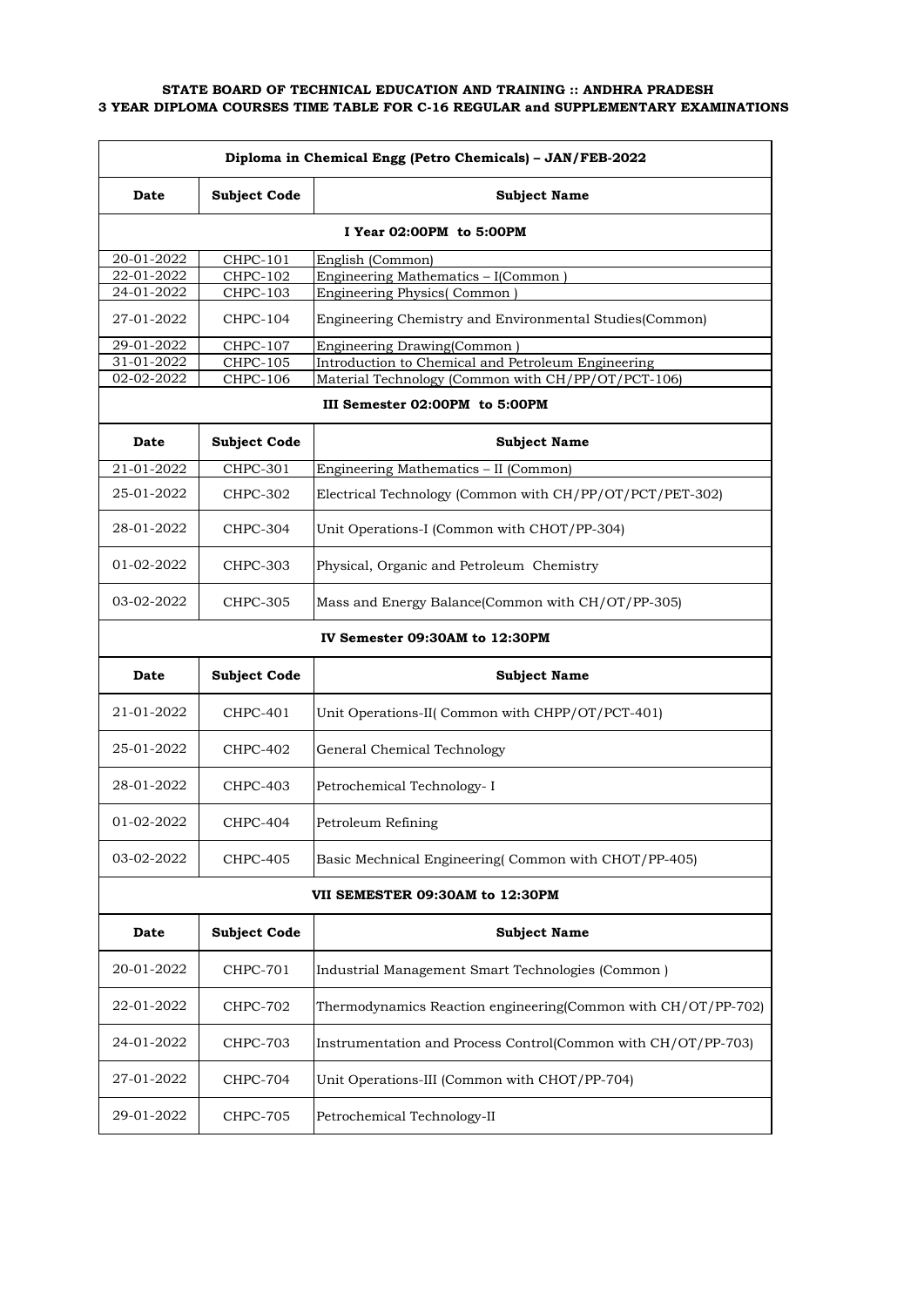| Diploma in Chemical Engg (Polymers & Plastics) - JAN/FEB-2022 |                                |                                                               |  |
|---------------------------------------------------------------|--------------------------------|---------------------------------------------------------------|--|
| Date                                                          | <b>Subject Code</b>            | <b>Subject Name</b>                                           |  |
|                                                               |                                | I Year 02:00PM to 5:00PM                                      |  |
| 20-01-2022                                                    | CHPP-101                       | English (Common)                                              |  |
| 22-01-2022                                                    | CHPP-102                       | Engineering Mathematics – I(Common)                           |  |
| 24-01-2022                                                    | CHPP-103                       | Engineering Physics(Common)                                   |  |
| 27-01-2022                                                    | CHPP-104                       | Engineering Chemistry and Environmental Studies<br>(Common)   |  |
| 29-01-2022                                                    | CHPP-107                       | Engineering Drawing(Common)                                   |  |
| 31-01-2022                                                    | CHPP-105                       | Basic Chemical and Polymer Engineering                        |  |
| 02-02-2022                                                    | CHPP-106                       | Materials Technology (Common with CH/OT/PC/PCT-106)           |  |
|                                                               | III Semester 02:00PM to 5:00PM |                                                               |  |
| Date                                                          | <b>Subject Code</b>            | <b>Subject Name</b>                                           |  |
| 21-01-2022                                                    | CHPP-301                       | Engineering Mathematics - II (Common)                         |  |
| 25-01-2022                                                    | CHPP-302                       | Electrical Technology (Common with CH/PC/OT/PCT/PET-302)      |  |
| 28-01-2022                                                    | CHPP-304                       | Unit Operations-I (Common with CHOT/PC-304)                   |  |
| 01-02-2022                                                    | CHPP-303                       | Physical, Organic and Polymer Chemistry                       |  |
| 03-02-2022                                                    | CHPP-305                       | Mass and Energy Balance(Common with CH/OT/PC-305)             |  |
|                                                               |                                | IV Semester 09:30AM to 12:30PM                                |  |
| Date                                                          | <b>Subject Code</b>            | <b>Subject Name</b>                                           |  |
| 21-01-2022                                                    | CHPP-401                       | Unit Operations-II (Common with CHOT/PC/PCT-401)              |  |
| 25-01-2022                                                    | CHPP-402                       | Process Technology                                            |  |
| 28-01-2022                                                    | CHPP-403                       | Polymer Products and Polymer Processing                       |  |
| 01-02-2022                                                    | CHPP-404                       | Polymer Additives and Plastics Testing                        |  |
| 03-02-2022                                                    | <b>CHPP-405</b>                | Basic Mechanical Engineering(Common with CHPC/OT-405)         |  |
|                                                               |                                | VII SEMESTER 09:30AM to 12:30PM                               |  |
| Date                                                          | <b>Subject Code</b>            | <b>Subject Name</b>                                           |  |
| 20-01-2022                                                    | <b>CHPP-701</b>                | Industrial Management Smart Technologies (Common)             |  |
| 22-01-2022                                                    | <b>CHPP-702</b>                | Thermodynamics Reaction engineering(Common with CH/OT/PC-702) |  |
| 24-01-2022                                                    | <b>CHPP-703</b>                | Instrumentation and Process Control(Common with CH/OT/PC-703) |  |
| 27-01-2022                                                    | <b>CHPP-704</b>                | Unit Operations-III (Common with CHOT/PC-704)                 |  |
| 29-01-2022                                                    | <b>CHPP-705</b>                | Plastic Technology                                            |  |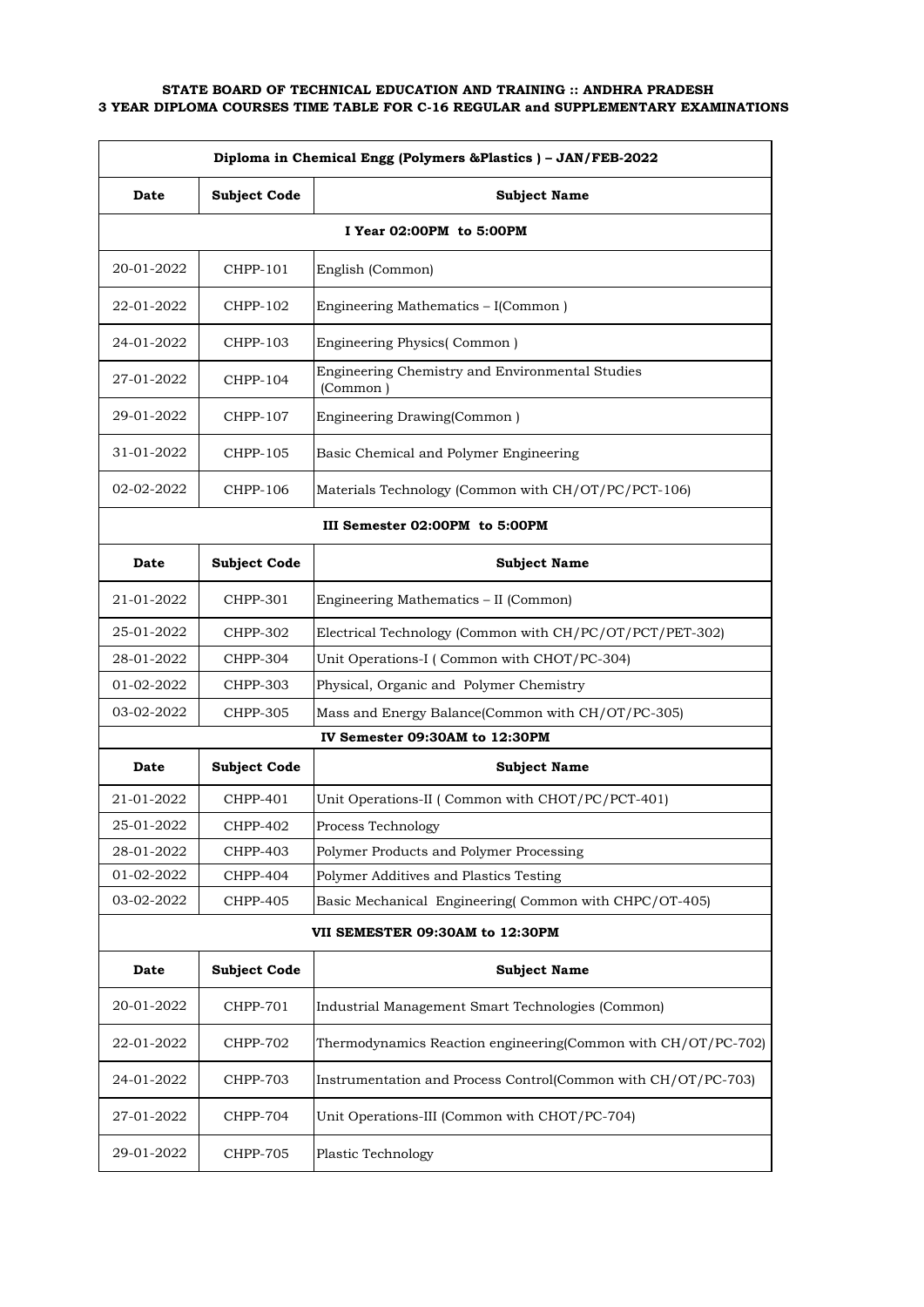| Diploma in Chemical Engg (Sugar Technology) - JAN/FEB-2022 |                               |                                                         |  |  |
|------------------------------------------------------------|-------------------------------|---------------------------------------------------------|--|--|
| Date                                                       | <b>Subject Code</b>           | <b>Subject Name</b>                                     |  |  |
|                                                            | I Year 02:00PM to 5:00PM      |                                                         |  |  |
| 20-01-2022                                                 | CHST-101                      | English (Common)                                        |  |  |
| 22-01-2022                                                 | CHST-102                      | Engineering Mathematics - I(Common)                     |  |  |
| 24-01-2022                                                 | CHST-103                      | <b>Engineering Physics</b> (Common)                     |  |  |
| 27-01-2022                                                 | CHST-104                      | Engineering Chemistry and Environmental Studies(Common) |  |  |
| 29-01-2022                                                 | CHST-107                      | Engineering Drawing (Common)                            |  |  |
| 31-01-2022                                                 | CHST-105                      | General Mechanical Engineering                          |  |  |
| 02-02-2022                                                 | CHST-106                      | <b>Sugar Production Technology</b>                      |  |  |
|                                                            |                               | III Semester 02:00PM to 5:00PM                          |  |  |
| Date                                                       | <b>Subject Code</b>           | <b>Subject Name</b>                                     |  |  |
| 21-01-2022                                                 | CHST-301                      | Engineering Mathematics - II(Common)                    |  |  |
| 25-01-2022                                                 | <b>CHST-302</b>               | $Chemistry - II$                                        |  |  |
| 28-01-2022                                                 | CHST-303                      | General Chemical Technology                             |  |  |
| 01-02-2022                                                 | CHST-304                      | Mass and Energy Balances                                |  |  |
| 03-02-2022                                                 | CHST-305                      | Fluid Mechanics & Heat Transfer                         |  |  |
|                                                            |                               | IV Semester09:30AM to 12:30PM                           |  |  |
| Date                                                       | <b>Subject Code</b>           | <b>Subject Name</b>                                     |  |  |
| 21-01-2022                                                 | CHST-401                      | <b>Electrical Technology</b>                            |  |  |
| 25-01-2022                                                 | CHST-402                      | Mechanical Unit Operations                              |  |  |
| 28-01-2022                                                 | CHST-403                      | Mass Transfer Operations-I                              |  |  |
| 01-02-2022                                                 | CHST-404                      | Sugarcane Agriculture & Sugar Chemistry                 |  |  |
| 03-02-2022                                                 | <b>CHST-405</b>               | Sugar Technology Chemical Control                       |  |  |
|                                                            | V Semester 09:30AM to 12:30PM |                                                         |  |  |
| Date                                                       | <b>Subject Code</b>           | <b>Subject Name</b>                                     |  |  |
| 20-01-2022                                                 | CHST-501                      | Industrial Management and Smart Technologies (Common)   |  |  |
| 22-01-2022                                                 | CHST-502                      | Thermodynamics and Reaction Engineering                 |  |  |
| 24-01-2022                                                 | CHST-503                      | Mass Transfer Operations-II                             |  |  |
| 27-01-2022                                                 | <b>CHST-504</b>               | Sugar Equipment Design and Calculations                 |  |  |
| 29-01-2022                                                 | CHST-505                      | By Products AND Pollution Control                       |  |  |
| 31-01-2022                                                 | <b>CHST-506</b>               | Sugar Equipment Drawing and Plant lay out               |  |  |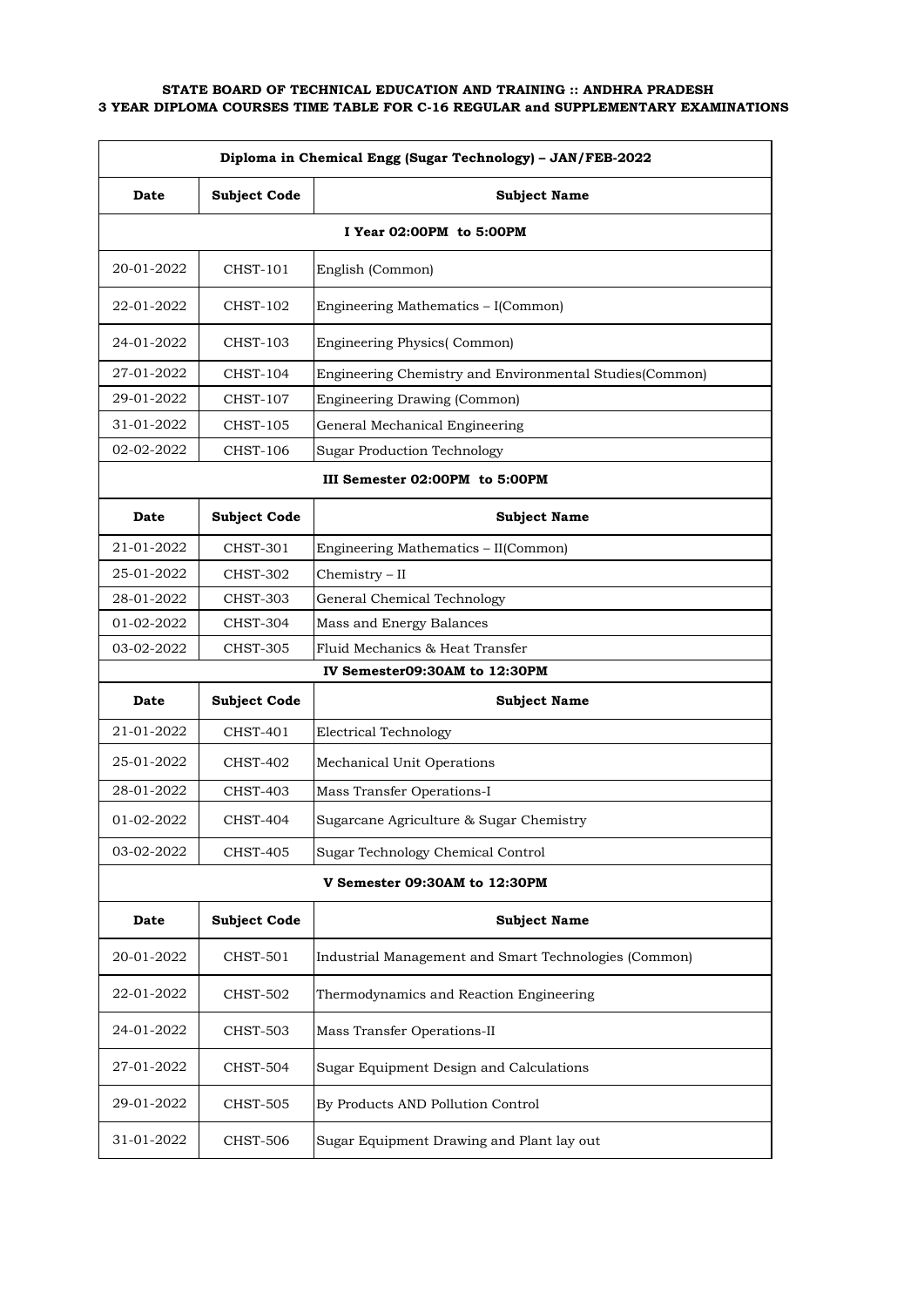| Diploma in Computer Engg- JAN/FEB-2022 |                          |                                                                 |  |  |
|----------------------------------------|--------------------------|-----------------------------------------------------------------|--|--|
| Date                                   | <b>Subject Code</b>      | <b>Subject Name</b>                                             |  |  |
|                                        | I Year 02:00PM to 5:00PM |                                                                 |  |  |
| 20-01-2022                             | $CM-101$                 | English (Common)                                                |  |  |
| 22-01-2022                             | $CM-102$                 | Engineering Mathematics - I(Common)                             |  |  |
| 24-01-2022                             | CM-103                   | Engineering Physics(Common)                                     |  |  |
| 27-01-2022                             | CM-104                   | Engineering Chemistry and Environmental Studies (Common)        |  |  |
| 29-01-2022                             | CM-107                   | Engineering Drawing (Common)                                    |  |  |
| 31-01-2022                             | CM-105                   | Basics of Computer Engineering                                  |  |  |
| 02-02-2022                             | CM-106                   | Programming in C(Common with IT-106)                            |  |  |
|                                        |                          | III Semester02:00PM to 5:00PM                                   |  |  |
| Date                                   | <b>Subject Code</b>      | <b>Subject Name</b>                                             |  |  |
| 21-01-2022                             | CM-301                   | Engineering Mathematics - II(Common                             |  |  |
| 25-01-2022                             | CM-302                   | Digital Electronics & Computer Architecture(Common with IT-302) |  |  |
| 28-01-2022                             | CM-303                   | Operating systems                                               |  |  |
| 01-02-2022                             | CM-304                   | Data Structures through C(Common with IT-304)                   |  |  |
| 03-02-2022                             | CM-305                   | DBMS(Common with IT-305)                                        |  |  |
|                                        |                          | IV Semester 09:30AM to 12:30PM                                  |  |  |
| Date                                   | <b>Subject Code</b>      | <b>Subject Name</b>                                             |  |  |
| 21-01-2022                             | $CM-401$                 | Computer Hardware & Networking (Common with IT-401)             |  |  |
| 25-01-2022                             | CM-402                   | OOP through java                                                |  |  |
| 28-01-2022                             | CM-403                   | Software Engineering                                            |  |  |
| 01-02-2022                             | CM-404                   | Microprocessors(Common with IT-404)                             |  |  |
| 03-02-2022                             | CM-405                   | Web Designing                                                   |  |  |
|                                        |                          | V Semester 09:30AM to 12:30PM                                   |  |  |
| Date                                   | <b>Subject Code</b>      | <b>Subject Name</b>                                             |  |  |
| 20-01-2022                             | CM-501                   | Industrial Management and smart Technologies (Common)           |  |  |
| 22-01-2022                             | CM-502                   | Net Programming with C# (Common with IT-502).                   |  |  |
| 24-01-2022                             | CM-503                   | System Administration                                           |  |  |
| 27-01-2022                             | CM-504                   | Mobile Application Development (Common with IT-504)             |  |  |
| 29-01-2022                             | CM-505                   | Advances in Computer Technology                                 |  |  |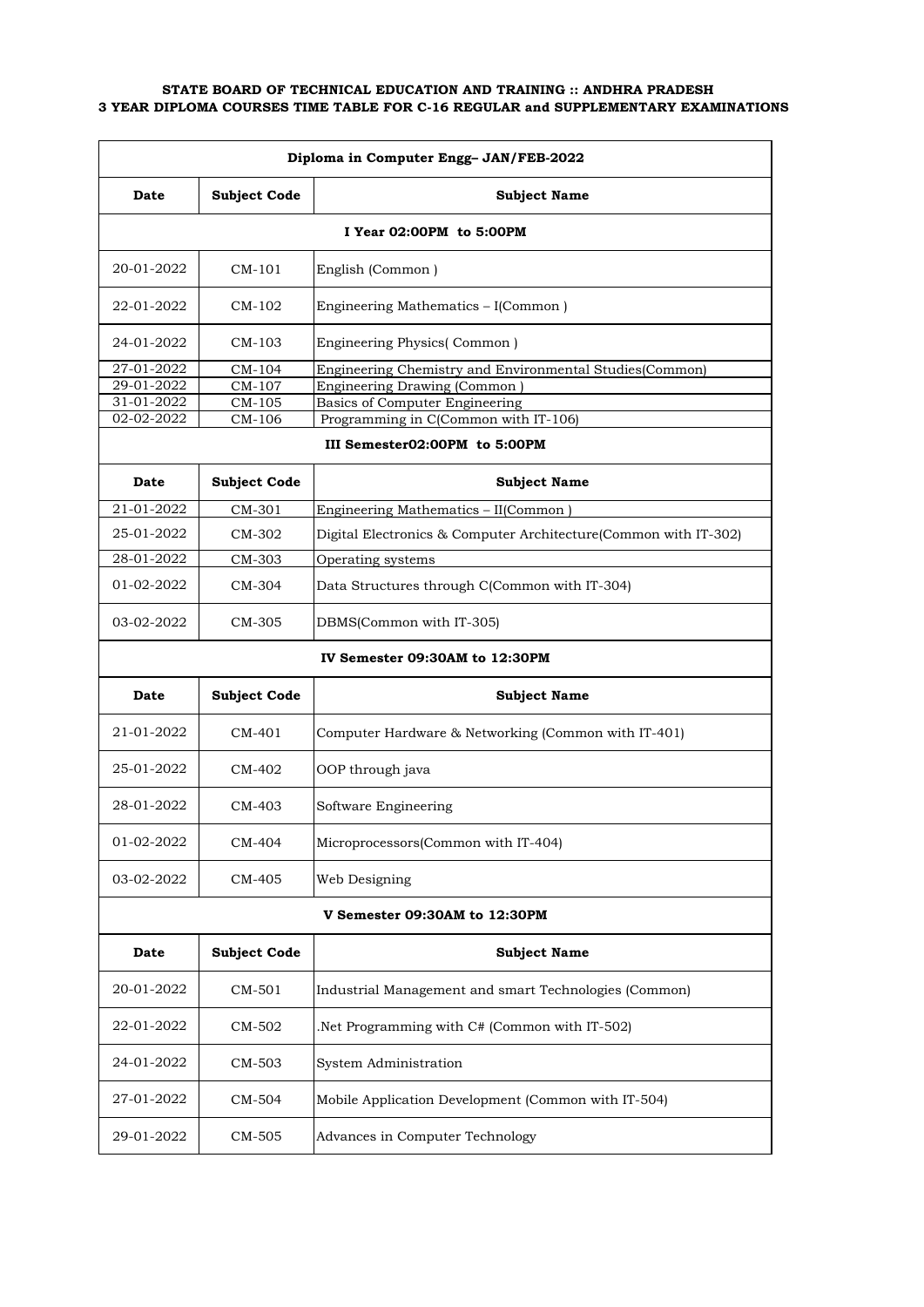| Diploma in Electronic & Communication Engg-JAN/FEB-2022 |                          |                                                               |  |  |
|---------------------------------------------------------|--------------------------|---------------------------------------------------------------|--|--|
| Date                                                    | <b>Subject Code</b>      | <b>Subject Name</b>                                           |  |  |
|                                                         | I Year 02:00PM to 5:00PM |                                                               |  |  |
| 20-01-2022                                              | $EC-101$                 | English (Common)                                              |  |  |
| 22-01-2022                                              | $EC-102$                 | Engineering Mathematics - I(Common)                           |  |  |
| 24-01-2022                                              | $EC-103$                 | Engineering Physics(Common)                                   |  |  |
| 27-01-2022                                              | $EC-104$                 | Engineering Chemistry and Environmental Studies(Common)       |  |  |
| 29-01-2022                                              | EC-107                   | Engineering Drawing (Common)                                  |  |  |
| 31-01-2022                                              | $EC-105$                 | Electronic Devices & power Supplies                           |  |  |
| 02-02-2022                                              | $EC-106$                 | Elements of Electrical Engineering                            |  |  |
|                                                         |                          | III Semester 02:00PM to 5:00PM                                |  |  |
| Date                                                    | <b>Subject Code</b>      | <b>Subject Name</b>                                           |  |  |
| 21-01-2022                                              | EC-301                   | Engineering Mathematics - II (Common)                         |  |  |
| 25-01--2022                                             | EC-302                   | Electronic Circuits                                           |  |  |
| 28-01-2022                                              | EC-303                   | Digital Electronics                                           |  |  |
| 01-02-2022                                              | EC-304                   | Analog and Digital Communication Systems                      |  |  |
| 03-02-2022                                              | EC-305                   | Network Analysis                                              |  |  |
|                                                         |                          | IV Semester 09:30AM to 12:30PM                                |  |  |
| Date                                                    | <b>Subject Code</b>      | <b>Subject Name</b>                                           |  |  |
| 21-01-2022                                              | EC-401                   | Linear ICs and Applications                                   |  |  |
| 25-01--2022                                             | EC-402                   | Programming in C & MAT LAB                                    |  |  |
| 28-01-2022<br>01-02-2022                                | EC-403<br>EC-404         | Microprocessors<br>Electronic Measurements & Consumer Gadgets |  |  |
| 03-02-2022                                              | EC-405                   | Microwave & Satellite Communication Systems                   |  |  |
| V Semester 09:30AM to 12:30PM                           |                          |                                                               |  |  |
| Date                                                    | <b>Subject Code</b>      | <b>Subject Name</b>                                           |  |  |
| 20-01-2022                                              | EC-501                   | Industrial Management and Smart Technologies (Common)         |  |  |
| 22-01-2022                                              | EC-502                   | Microcontrollers                                              |  |  |
| 24-01-2022                                              | EC-503                   | Computer Hardware & Networking                                |  |  |
| 27-01-2022                                              | EC-504                   | Optical & Mobile Communications                               |  |  |
| 29-01-2022                                              | EC-505                   | <b>Industrial Electronics</b>                                 |  |  |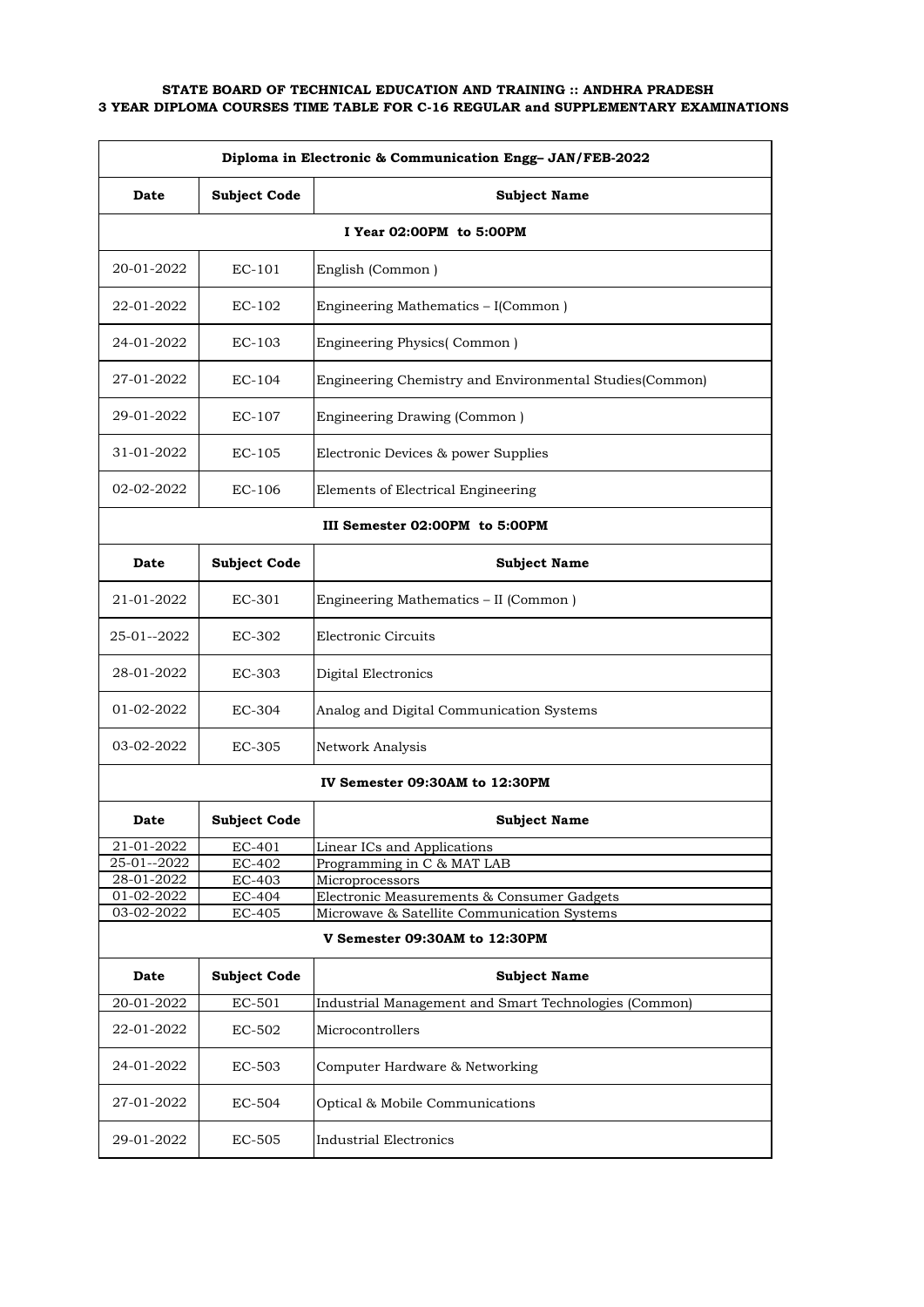| Diploma in Electrical & Electronics Engg-JAN/FEB-2022 |                               |                                                         |  |
|-------------------------------------------------------|-------------------------------|---------------------------------------------------------|--|
| Date                                                  | <b>Subject Code</b>           | Subject Name                                            |  |
| I Year 02:00PM to 5:00PM                              |                               |                                                         |  |
| 20-01-2022                                            | EE-101                        | English (Common)                                        |  |
| 22-01-2022                                            | EE-102                        | Engineering Mathematics - I(Common)                     |  |
| 24-01-2022                                            | EE-103                        | Engineering Physics(Common)                             |  |
| 27-01-2022                                            | EE-104                        | Engineering Chemistry and Environmental Studies(Common) |  |
| 29-01-2022                                            | EE-107                        | Engineering Drawing (Common)                            |  |
| 31-01-2022                                            | EE-105                        | <b>Electrical Engineering Materials</b>                 |  |
| 02-02-2022                                            | EE-106                        | Basic Electrical Engineering                            |  |
|                                                       |                               | III Semester 02:00PM to 5:00PM                          |  |
| Date                                                  | <b>Subject Code</b>           | Subject Name                                            |  |
| 21-01-2022                                            | EE-301                        | Engineering Mathematics - II (Common)                   |  |
| 25-01-2022                                            | EE-302                        | D.C Machines & Measuring Instruments                    |  |
| 28-01-2022                                            | <b>EE-303</b>                 | <b>Electrical Circuits</b>                              |  |
| 01-02-2022                                            | <b>EE-304</b>                 | General Mechanical Engineering                          |  |
| 03-02-2022                                            | EE-305                        | Electronics Engineering-I                               |  |
|                                                       |                               | IV Semester 09:30AM to 12:30PM                          |  |
| Date                                                  | <b>Subject Code</b>           | Subject Name                                            |  |
| 21-01-2022                                            | EE-401                        | A.C Machines - I                                        |  |
| 25-01-2022                                            | EE-402                        | Power Systems $-$ I (G&P)                               |  |
| 28-01-2022                                            | <b>EE-406</b>                 | <b>Electrical Engineering Drawing</b>                   |  |
| 01-02-2022                                            | <b>EE-403</b>                 | Electrical Utilization & Traction                       |  |
| 03-02-2022                                            | EE-404                        | Electrical Installation & Estimation                    |  |
| 05-02-2022                                            | EE-405                        | Electronics Engineering-II                              |  |
|                                                       | V Semester 09:30AM to 12:30PM |                                                         |  |
| Date                                                  | <b>Subject Code</b>           | Subject Name                                            |  |
| 20-01-2022                                            | EE-501                        | Industrial Management and smart Technologies (Common)   |  |
| 22-01-2022                                            | <b>EE-502</b>                 | A.C Machines - II                                       |  |
| 24-01-2022                                            | <b>EE-503</b>                 | Power Systems-II(T,D & P)                               |  |
| 27-01-2022                                            | EE-504                        | Power Electronics & PLC                                 |  |
| 29-01-2022                                            | <b>EE-505</b>                 | Digital electronics & Micro Controllers                 |  |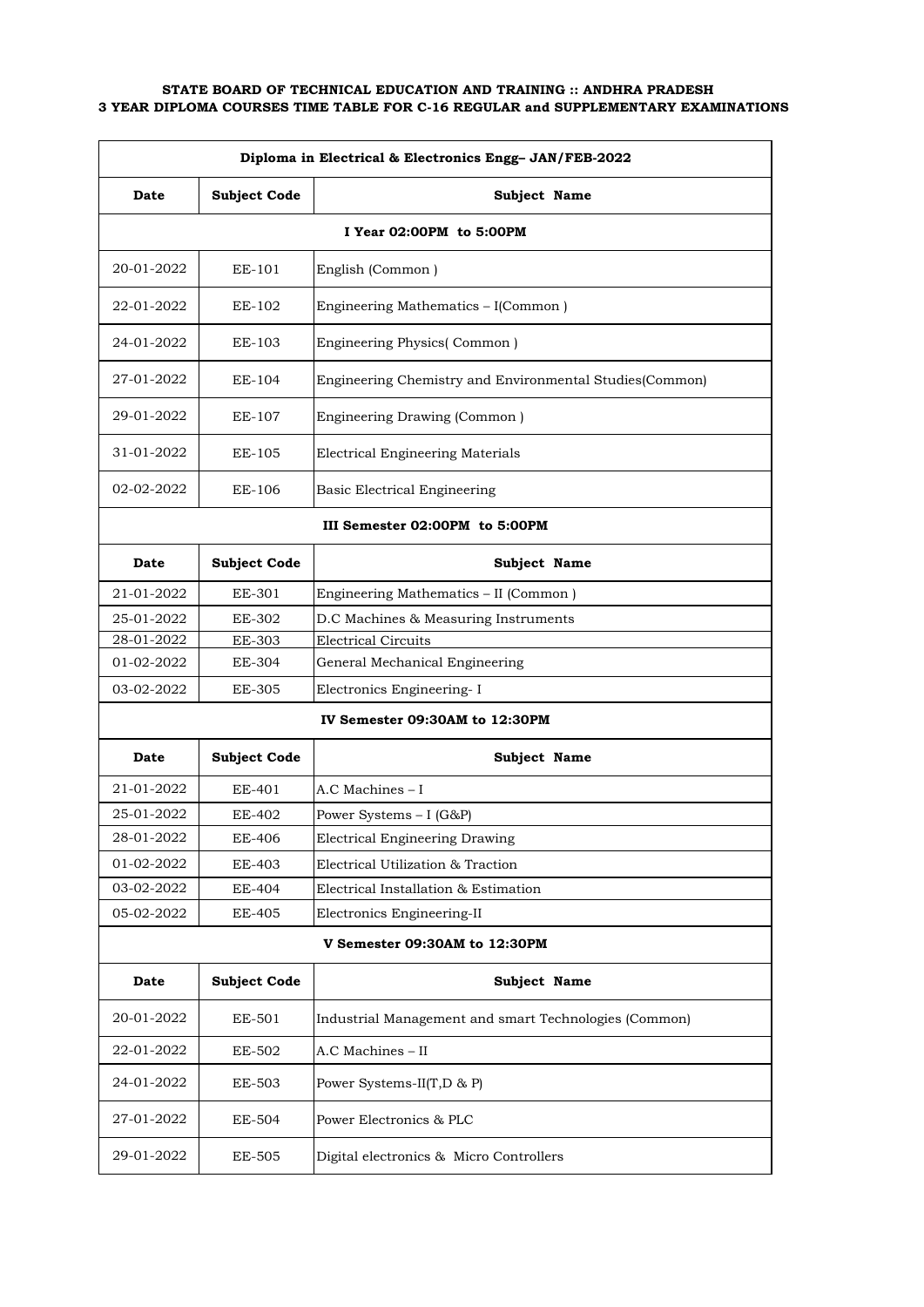| Diploma in Garment Technology - JAN/FEB-2022 |                               |                                                       |  |  |
|----------------------------------------------|-------------------------------|-------------------------------------------------------|--|--|
| Date                                         | <b>Subject Code</b>           | Subject Name                                          |  |  |
|                                              | I Year 02:00PM to 5:00PM      |                                                       |  |  |
| 20-01-2022                                   | GT-101                        | English (Common)                                      |  |  |
| 22-01-2022                                   | GT-102                        | Textile Chemistry & Environmental Studies             |  |  |
| 24-01-2022                                   | GT-103                        | Textile Science                                       |  |  |
| 27-01-2022                                   | GT-104                        | Fundamentals of Garment Construction                  |  |  |
| 29-01-2022                                   | GT-105                        | Care of Textile                                       |  |  |
|                                              |                               | III Semester 02:00PM to 5:00PM                        |  |  |
| Date                                         | <b>Subject Code</b>           | Subject Name                                          |  |  |
| 21-01-2022                                   | GT-301                        | Principles of Fashion                                 |  |  |
| 25-01-2022                                   | GT-302                        | Technology of Textile Dyeing                          |  |  |
| 28-01-2022                                   | GT-303                        | Principles of Product Development                     |  |  |
| 01-02-2022                                   | GT-304                        | Study of Apparel Industry                             |  |  |
|                                              |                               | IV Semester 09:30AM to 12:30PM                        |  |  |
| Date                                         | <b>Subject Code</b>           | Subject Name                                          |  |  |
| 21-01-2022                                   | GT-401                        | <b>Fashion Designing</b>                              |  |  |
| 25-01-2022                                   | GT-402                        | Technology of Textile Dyeing & Printing               |  |  |
| 28-01-2022                                   | GT-403                        | <b>Fashion Trends</b>                                 |  |  |
| 01-02-2022                                   | GT-404                        | <b>Apparel Production Technology</b>                  |  |  |
|                                              | V Semester 09:30AM to 12:30PM |                                                       |  |  |
| Date                                         | <b>Subject Code</b>           | Subject Name                                          |  |  |
| 20-01-2022                                   | GT-501                        | Industrial Management and smart Technologies (Common) |  |  |
| 22-01-2022                                   | GT-502                        | <b>Advance Textile Printing</b>                       |  |  |
| 24-01-2022                                   | GT-503                        | Advance Apparel Production Technology                 |  |  |
| 27-01-2022                                   | GT-504                        | Industrial Engineering & CAD                          |  |  |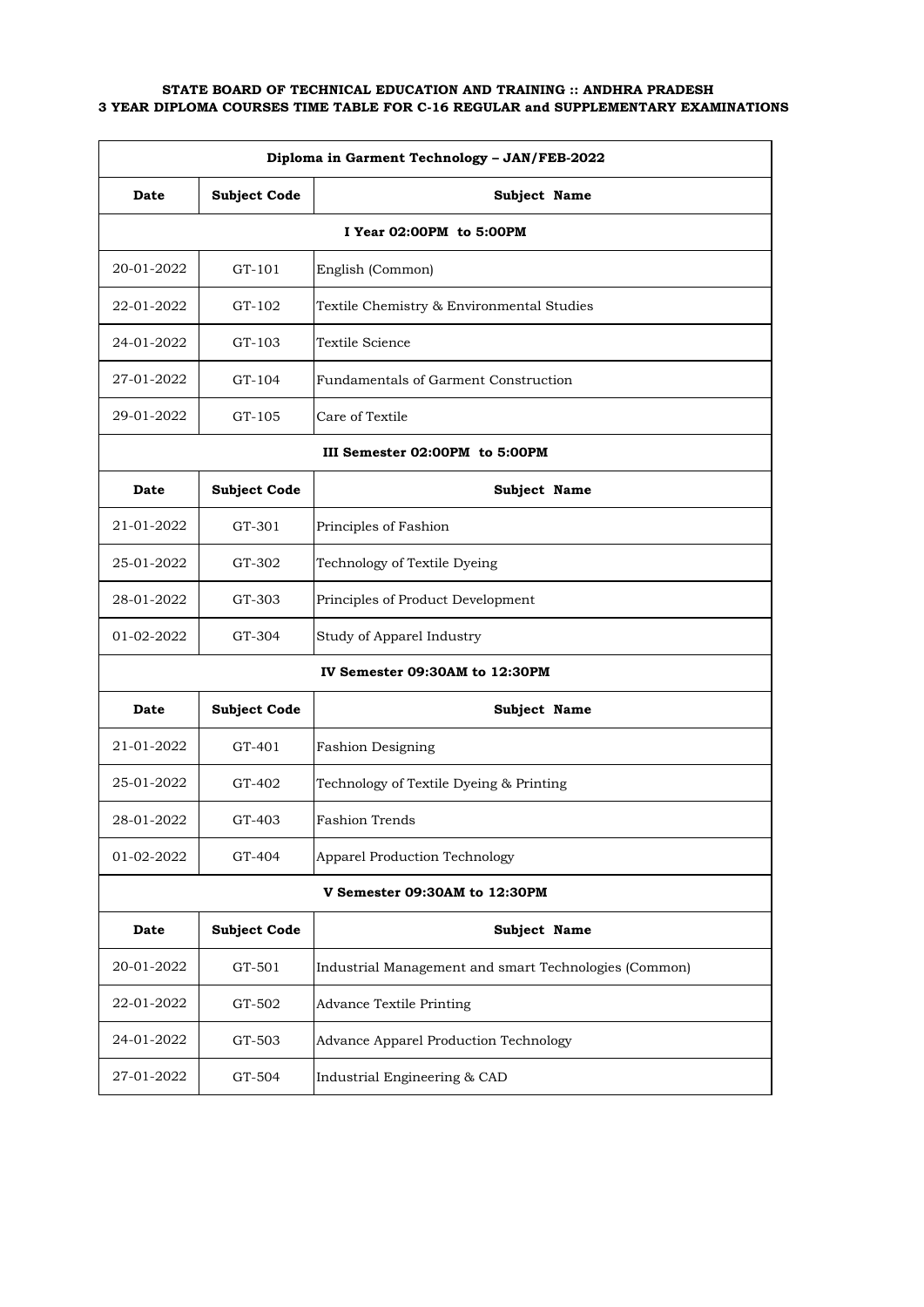| Diploma in Information Technology - JAN/FEB-2022 |                               |                                                                  |  |
|--------------------------------------------------|-------------------------------|------------------------------------------------------------------|--|
| Date                                             | <b>Subject Code</b>           | Subject Name                                                     |  |
| I Year 02:00PM to 5:00PM                         |                               |                                                                  |  |
| 20-01-2022                                       | $IT-101$                      | English (Common)                                                 |  |
| 22-01-2022                                       | $IT-102$                      | Engineering Mathematics - I(Common)                              |  |
| 24-01-2022                                       | $IT-103$                      | Engineering Physics(Common)                                      |  |
| 27-01-2022                                       | $IT-104$                      | Engineering Chemistry and Environmental Studies(Common)          |  |
| 29-01-2022                                       | $IT-107$                      | Engineering Drawing (Common)                                     |  |
| 31-01-2022                                       | $IT-105$                      | Basics of Information Technology                                 |  |
| 02-02-2022                                       | $IT-106$                      | Programming in C (Common with CM-106)                            |  |
|                                                  |                               | III Semester 02:00PM to 5:00PM                                   |  |
| Date                                             | <b>Subject Code</b>           | Subject Name                                                     |  |
| 21-01-2022                                       | $IT-301$                      | Engineering Mathematics - II (Common)                            |  |
| 25-01-2022                                       | $IT-302$                      | Digital Electronics & Computer Architecture (Common with CM-302) |  |
| 28-01-2022                                       | IT-303                        | Multimedia Basics                                                |  |
| 01-02-2022                                       | IT-304                        | Data Structures through C(Common with CM-304)                    |  |
| 03-02-2022                                       | $IT-305$                      | DBMS(Common with CM-305)                                         |  |
|                                                  |                               | IV Semester09:30AM to 12:30PM                                    |  |
| Date                                             | <b>Subject Code</b>           | Subject Name                                                     |  |
| 21-01-2022                                       | IT-401                        | Computer Hardware & Networking(Common with CM-401)               |  |
| 25-01-2022                                       | IT-402                        | E-Commerce                                                       |  |
| 28-01-2022                                       | $IT-403$                      | <b>Operating Systems</b>                                         |  |
| 01-02-2022                                       | IT-404                        | Microprocessors(Common with CM-404)                              |  |
| 03-02-2022                                       | IT-405                        | Web Technologies                                                 |  |
|                                                  | V Semester 09:30AM to 12:30PM |                                                                  |  |
| Date                                             | <b>Subject Code</b>           | Subject Name                                                     |  |
| 20-01-2022                                       | $IT-501$                      | Industrial Management and smart Technologies (Common)            |  |
| 22-01-2022                                       | $IT-502$                      | Net Programming with C# (Common with CM-502).                    |  |
| 24-01-2022                                       | IT-503                        | OOP through Java                                                 |  |
| 27-01-2022                                       | IT-504                        | Mobile Application development (Common with CM-504)              |  |
| 29-01-2022                                       | IT-505                        | Advances in information Technology                               |  |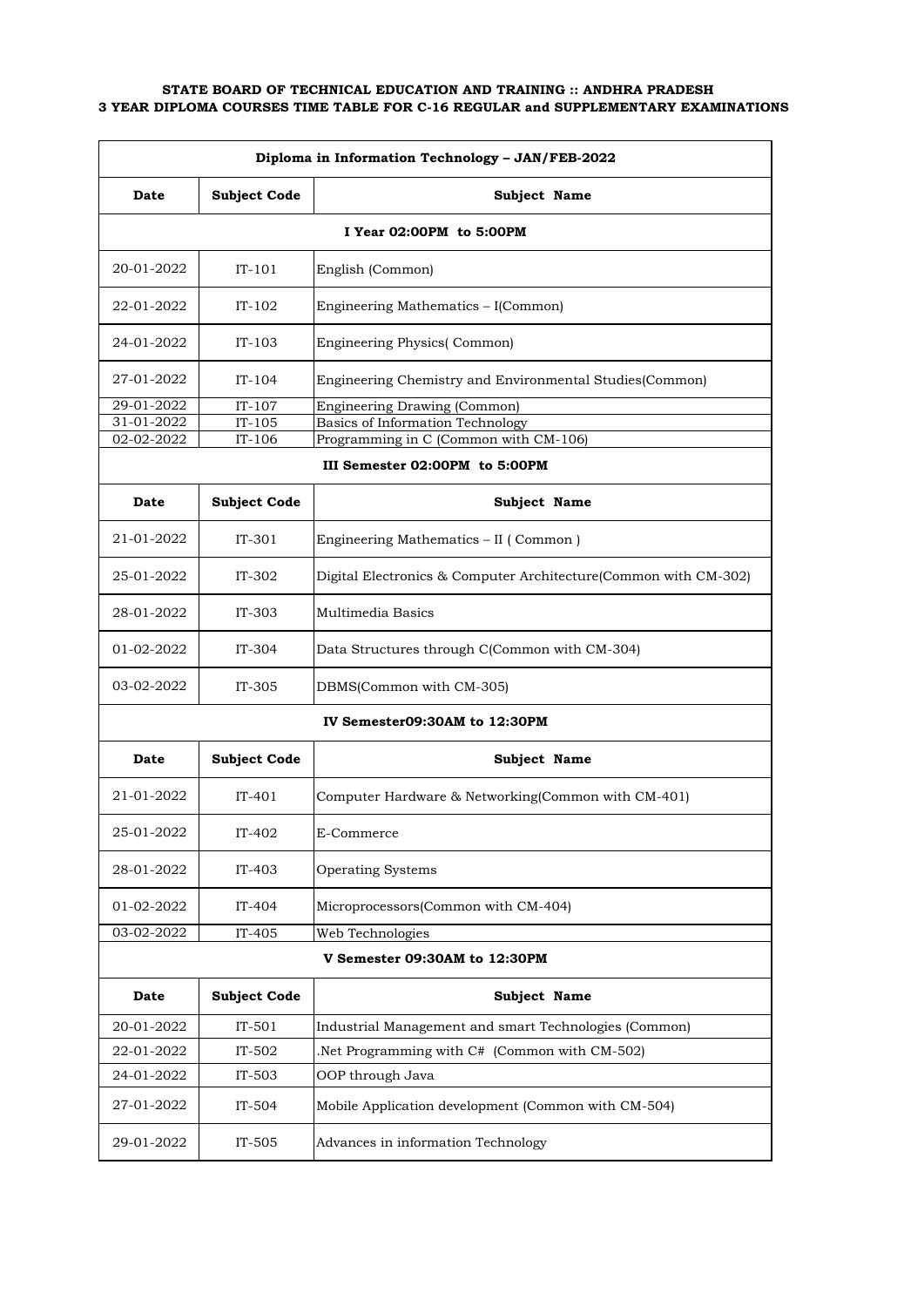| Diploma in Mechanical Engg- JAN/FEB-2022 |                               |                                                                 |  |
|------------------------------------------|-------------------------------|-----------------------------------------------------------------|--|
| Date                                     | <b>Subject Code</b>           | Subject Name                                                    |  |
|                                          |                               | I Year 02:00PM to 5:00PM                                        |  |
| 20-01-2022                               | M-101                         | English (Common)                                                |  |
| 22-01-2022                               | M-102                         | Engineering Mathematics - I(Common)                             |  |
| 24-01-2022                               | M-103                         | Engineering Physics(Common)                                     |  |
| 27-01-2022                               | M-104                         | Engineering Chemistry and Environmental Studies(Common)         |  |
| 29-01-2022                               | M-107                         | Engineering Drawing(Common)                                     |  |
| 31-01-2022                               | M-105                         | <b>Engineering Mechanics</b>                                    |  |
| 02-02-2022                               | M-106                         | Workshop Technology(Common with RAC-106)                        |  |
|                                          |                               | III Semester 02:00PM to 5:00PM                                  |  |
| Date                                     | <b>Subject Code</b>           | Subject Name                                                    |  |
| 21-01-2022                               | M-301                         | Engineering Mathematics - II (Common)                           |  |
| 25-01-2022                               | M-302                         | Strength of Materials                                           |  |
| 28-01-2022                               | M-303                         | Thermal Engineering-I                                           |  |
| 01-02-2022                               | M-304                         | Production Technology-I                                         |  |
| 03-02-2022                               | M-305                         | Basic Electrical Engineering & Electronics(Common with RAC-305) |  |
| 05-02-2022                               | M-306                         | Machine Drawing (Common with RAC-306)                           |  |
|                                          |                               | IV Semester 09:30AM to 12:30PM                                  |  |
| Date                                     | <b>Subject Code</b>           | Subject Name                                                    |  |
| 21-01-2022                               | M-401                         | <b>Engineering Materials</b>                                    |  |
| 25-01-2022<br>28-01-2022                 | M-406<br>M-402                | Production Drawing<br>Hydraulics & Fluid Power Control Systems  |  |
| 01-02-2022                               | M-403                         | Thermal Engineering-II                                          |  |
| 03-02-2022                               | M-404                         | Production Technology-II                                        |  |
| 05-02-2022                               | M-405                         | Design of Machine Elements                                      |  |
|                                          | V Semester 09:30AM to 12:30PM |                                                                 |  |
| Date                                     | <b>Subject Code</b>           | Subject Name                                                    |  |
| 20-01-2022                               | M-501                         | Industrial Management and smart Technologies (Common)           |  |
| 22-01-2022                               | M-502                         | Industrial Engineering - Estimating and Costing                 |  |
| 24-01-2022                               | M-503                         | Refrigeration & Air Conditioning                                |  |
| 27-01-2022                               | M-504                         | Energy Sources & Power Plant Engineering                        |  |
| 29-01-2022                               | M-505                         | Computer Aided Manufacturing systems (Common with RAC-505)      |  |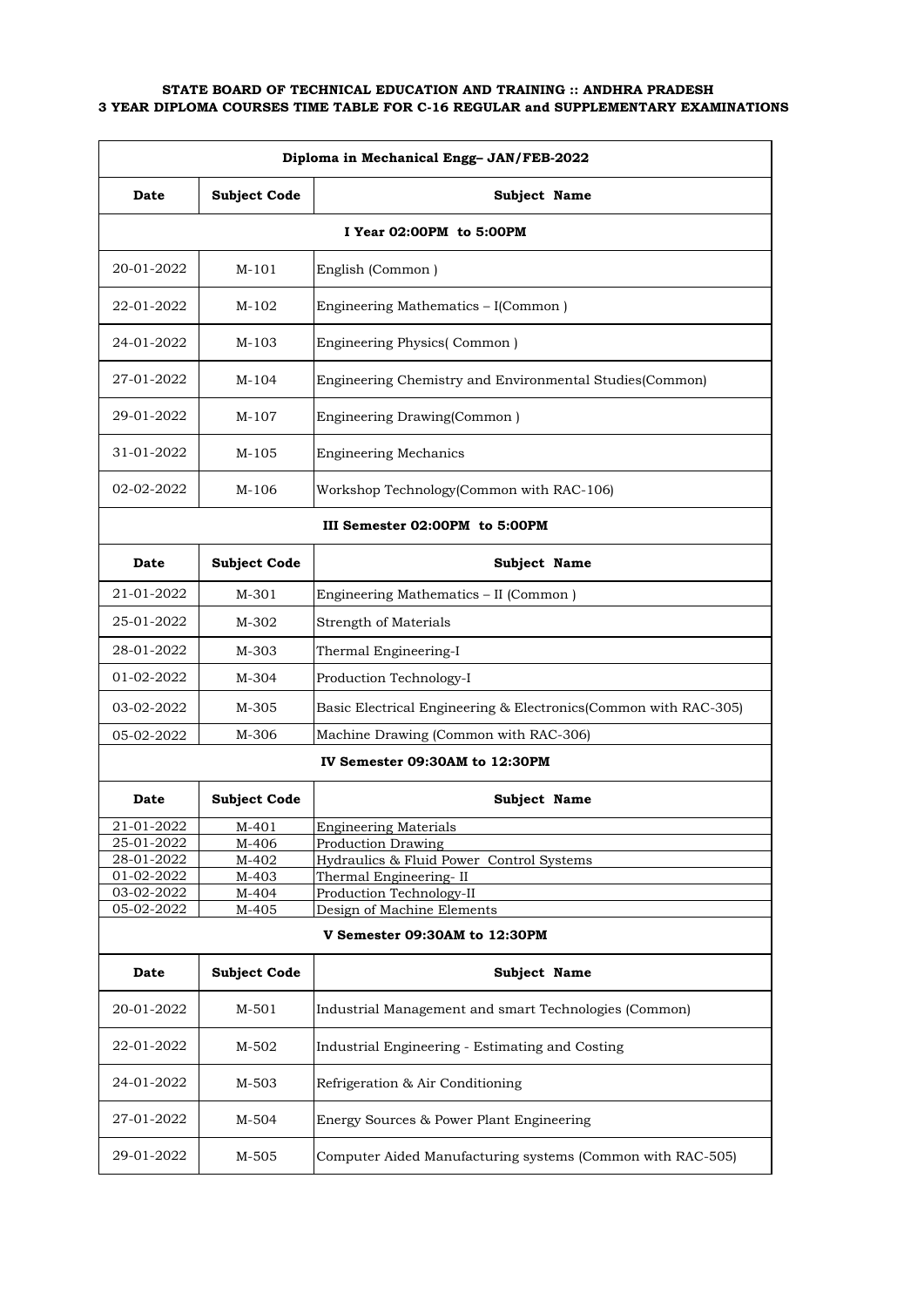| Diploma in Metallurgical Engg - JAN/FEB-2022 |                          |                                                         |  |
|----------------------------------------------|--------------------------|---------------------------------------------------------|--|
| Date                                         | Subject code             | Subject name                                            |  |
|                                              | I Year 02:00PM to 5:00PM |                                                         |  |
| 20-01-2022                                   | MET-101                  | English (Common)                                        |  |
| 22-01-2022                                   | MET-102                  | Engineering Mathematics - I(Common)                     |  |
| 24-01-2022                                   | <b>MET-103</b>           | Engineering Physics(Common)                             |  |
| 27-01-2022                                   | MET-104                  | Engineering Chemistry and Environmental Studies(Common) |  |
| 29-01-2022                                   | MET-107                  | Engineering Drawing(Common)                             |  |
| 31-01-2022                                   | MET-105                  | Mineral Processing Technology                           |  |
| 02-02-2022                                   | MET-106                  | Elements of Metallurgical Engineering                   |  |
|                                              |                          | III Semester 02:00PM to 5:00PM                          |  |
| Date                                         | <b>Subject Code</b>      | Subject Name                                            |  |
| 21-01-2022                                   | <b>MET-301</b>           | Engineering Mathematics - II(Common)                    |  |
| 25-01-2022                                   | <b>MET-302</b>           | <b>Electrical Technology</b>                            |  |
| 28-01-2022                                   | <b>MET-303</b>           | Fuels, Refractories & Pyrometry                         |  |
| 01-02-2022                                   | <b>MET-304</b>           | Physical Metallurgy                                     |  |
| 03-02-2022                                   | <b>MET-305</b>           | Iron Making                                             |  |
| 05-02-2022                                   | <b>MET-306</b>           | Machine Drawing                                         |  |
|                                              |                          | IV Semester 09:30AM to 12:30PM                          |  |
| Date                                         | <b>Subject Code</b>      | Subject Name                                            |  |
| 21-01-2022                                   | <b>MET-401</b>           | Metallurgical Thermodynamics                            |  |
| 25-01-2022                                   | <b>MET-402</b>           | Materials Testing                                       |  |
| 28-01-2022                                   | <b>MET-403</b>           | <b>Foundry Technology</b>                               |  |
| 01-02-2022                                   | <b>MET-404</b>           | Heat Treatment Technology                               |  |
| 03-02-2022                                   | <b>MET-405</b>           | Steel Making                                            |  |
|                                              |                          | VII SEMESTER 09:30AM to 12:30PM                         |  |
| Date                                         | <b>Subject Code</b>      | Subject Name                                            |  |
| 20-01-2022                                   | <b>MET-701</b>           | Industrial Management Smart Technologies (Common)       |  |
| 22-01-2022                                   | <b>MET-702</b>           | Welding Technology                                      |  |
| 24-01-2022                                   | <b>MET-703</b>           | <b>Metal Casting Technology</b>                         |  |
| 27-01-2022                                   | MET-704                  | Mechanical Metallurgy                                   |  |
| 29-01-2022                                   | <b>MET-705</b>           | Non-Ferrous Extractive Metallurgy                       |  |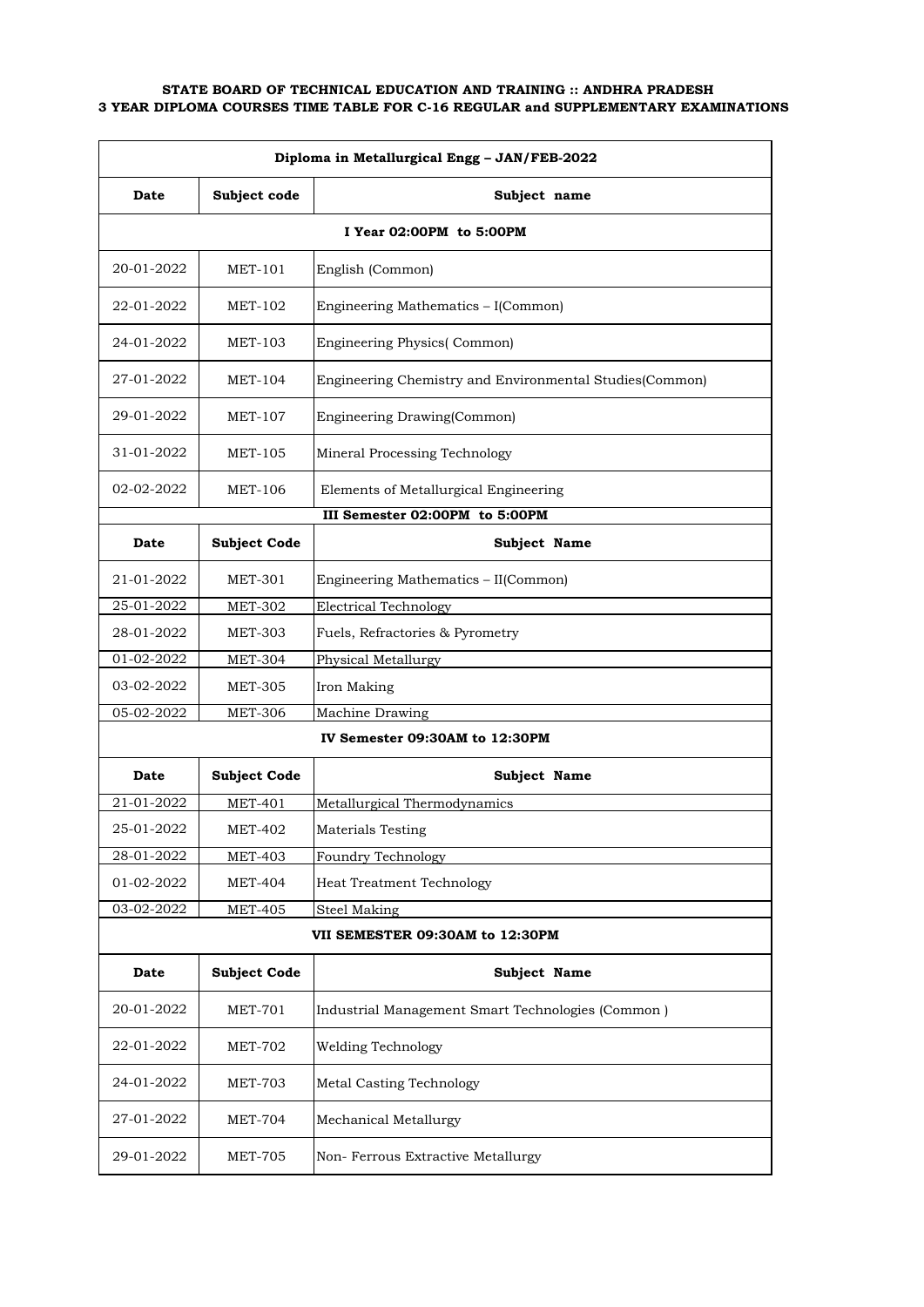| Diploma in Mining Engg- JAN/FEB-2022 |                               |                                                          |  |  |
|--------------------------------------|-------------------------------|----------------------------------------------------------|--|--|
| Date                                 | Subject code                  | Subject name                                             |  |  |
|                                      | I Year 02:00PM to 5:00PM      |                                                          |  |  |
| 20-01-2022                           | $MNG-101$                     | English (Common)                                         |  |  |
| 22-01-2022                           | MNG-102                       | Engineering Mathematics - I(Common)                      |  |  |
| 24-01-2022                           | MNG-103                       | <b>Engineering Physics</b> (Common)                      |  |  |
| 27-01-2022                           | MNG-104                       | Engineering Chemistry and Environmental Studies (Common) |  |  |
| 29-01-2022                           | MNG-107                       | Engineering Drawing(Common)                              |  |  |
| 31-01-2022                           | MNG-105                       | Elements of Mining                                       |  |  |
| 02-02-2022                           | MNG-106                       | Mining Geology - I                                       |  |  |
|                                      |                               | III Semester 02:00PM to 5:00PM                           |  |  |
| Date                                 | <b>Subject Code</b>           | Subject Name                                             |  |  |
| 21-01-2022                           | MNG-301                       | Engineering Mathematics - II(Common)                     |  |  |
| 25-01-2022                           | MNG-302                       | Basic Electrical and Mechanical Engineering              |  |  |
| 28-01-2022                           | MNG-303                       | <b>Underground Coal Mining</b>                           |  |  |
| 01-02-2022                           | MNG-304                       | Mine Surveying - I                                       |  |  |
| 03-02-2022                           | <b>MNG-305</b>                | Mining Geology-II                                        |  |  |
|                                      |                               | IV Semester 09:30AM to 12:30PM                           |  |  |
| Date                                 | <b>Subject Code</b>           | Subject Name                                             |  |  |
| 21-01-2022                           | MNG-401                       | <b>Underground Metal Mining</b>                          |  |  |
| 25-01-2022                           | MNG-402                       | Mine Environmental Engineering                           |  |  |
| 28-01-2022                           | <b>MNG-403</b>                | Mining Machinery- I                                      |  |  |
| 01-02-2022                           | <b>MNG-404</b>                | Mine Surveying - II                                      |  |  |
| 03-02-2022                           | <b>MNG-405</b>                | Surface Mining                                           |  |  |
|                                      | V Semester 09:30AM to 12:30PM |                                                          |  |  |
| Date                                 | <b>Subject Code</b>           | Subject Name                                             |  |  |
| 20-01-2022                           | MNG-501                       | Mine Management and Entrepreneurship                     |  |  |
| 22-01-2022                           | MNG-502                       | Mine Legislation and Safety                              |  |  |
| 24-01-2022                           | MNG-503                       | Mine Hazards and Rescue                                  |  |  |
| 27-01-2022                           | MNG-504                       | Mining Machinery- II                                     |  |  |
| 29-01-2022                           | MNG-505                       | Rock Mechanics and Strata Control                        |  |  |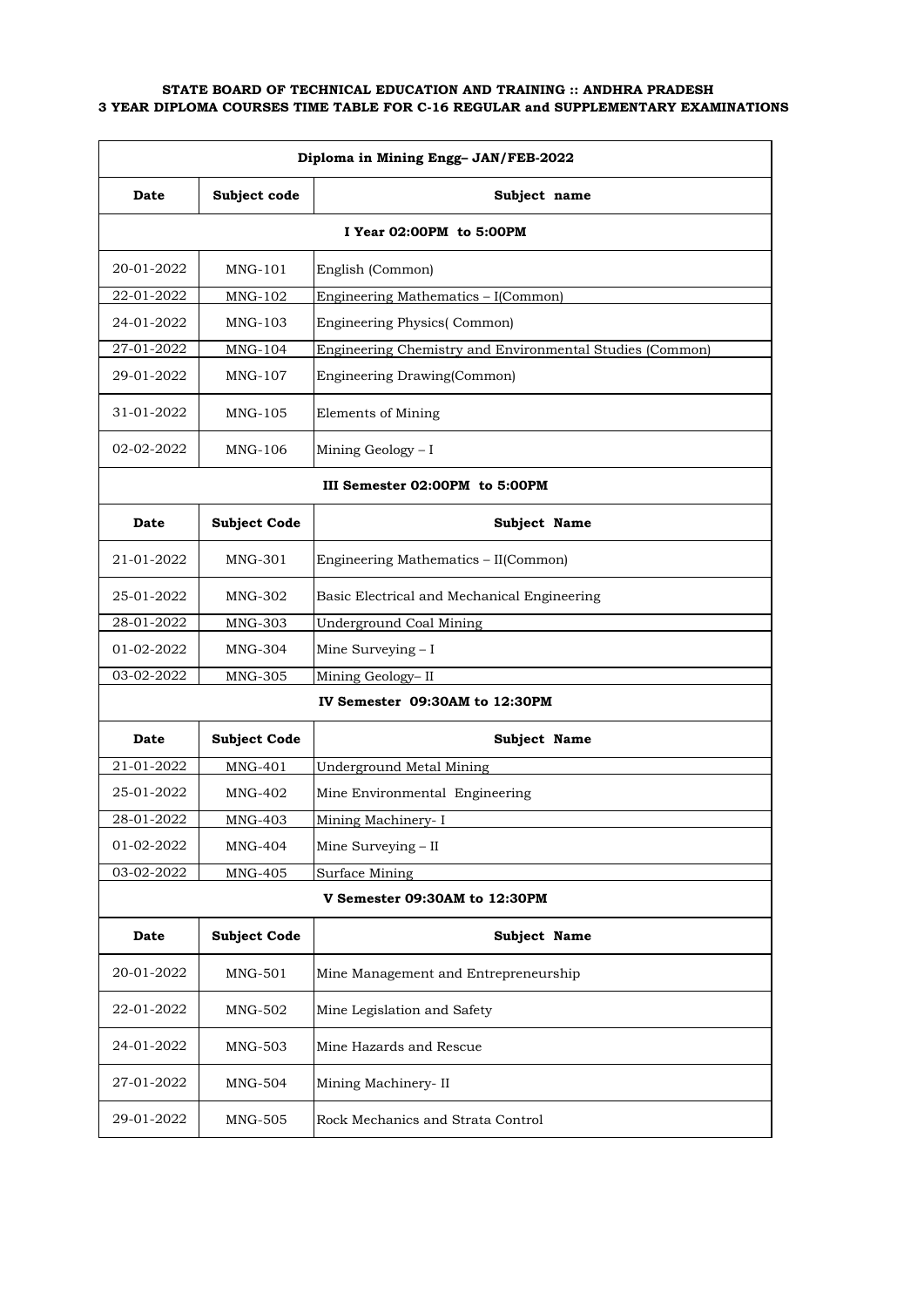| Diploma in Petrochemical Technology- JAN/FEB-2022 |                     |                                                           |
|---------------------------------------------------|---------------------|-----------------------------------------------------------|
| Date                                              | <b>Subject Code</b> | Subject Name                                              |
|                                                   |                     | I Year 02:00PM to 5:00PM                                  |
| 20-01-2022                                        | PCT-101             | English (Common)                                          |
| 22-01-2022                                        | PCT-102             | Engineering Mathematics - I(Common)                       |
| 24-01-2022                                        | <b>PCT-103</b>      | <b>Engineering Physics</b> (Common)                       |
| 27-01-2022                                        | PCT-104             | Inorganic Chemistry (Common with CH-104)                  |
| 29-01-2022                                        | <b>PCT-107</b>      | Engineering Drawing (Common)                              |
| 31-01-2022                                        | PCT-105             | General Mechanical Engineering (Common with CH-105)       |
| 02-02-2022                                        | PCT-106             | Materials Technology (Common with CH/PC/PP/OT-106)        |
|                                                   |                     | III Semester 02:00 PM to 5:00 PM                          |
| Date                                              | <b>Subject Code</b> | Subject Name                                              |
| 21-01-2022                                        | PCT-301             | Engineering Mathematics - II (Common)                     |
| 25-01-2022                                        | <b>PCT-302</b>      | Electrical Technology(Common with CH/OT/PP/PC/PET-302)    |
| 28-01-2022                                        | <b>PCT-303</b>      | Unit Operation-I                                          |
| 01-02-2022                                        | <b>PCT-304</b>      | Organic and Physical Chemistry(Common with CH-304)        |
| 03-02-2022                                        | PCT-305             | <b>Chemical Process Calculations</b>                      |
|                                                   |                     | IV Semester 09:30AM to 12:30PM                            |
| Date                                              | <b>Subject Code</b> | Subject Name                                              |
| 21-01-2022                                        | PCT-401             | Unit Operation-II(Common with CHOT-401)                   |
| 25-01-2022                                        | <b>PCT-402</b>      | Chemical Technology                                       |
| 28-01-2022                                        | <b>PCT-403</b>      | Technology of Petrochemicals-I                            |
| 01-02-2022                                        | <b>PCT-404</b>      | Technology of Petrochemicals-II                           |
| 03-02-2022                                        | PCT-405             | Industrial Pollution Control Engg. & Safety               |
|                                                   |                     | V Semester 09:30AM to 12:30PM                             |
| Date                                              | <b>Subject Code</b> | <b>Subject Name</b>                                       |
| 20-01-2022                                        | PCT-501             | Industrial Management and smart Technologies (Common)     |
| 22-01-2022                                        | PCT-505             | Technology of Petrochemicals-III                          |
| 24-01-2022                                        | <b>PCT-506</b>      | Chemical Plant Equipment drawing                          |
| 27-01-2022                                        | <b>PCT-502</b>      | Thermodynamics & Reaction Engineering                     |
| 29-01-2022                                        | PCT-503             | Instrumentation and Process Control (Common with PET-502) |
| 31-01-2022                                        | <b>PCT-504</b>      | Unit Operation-III                                        |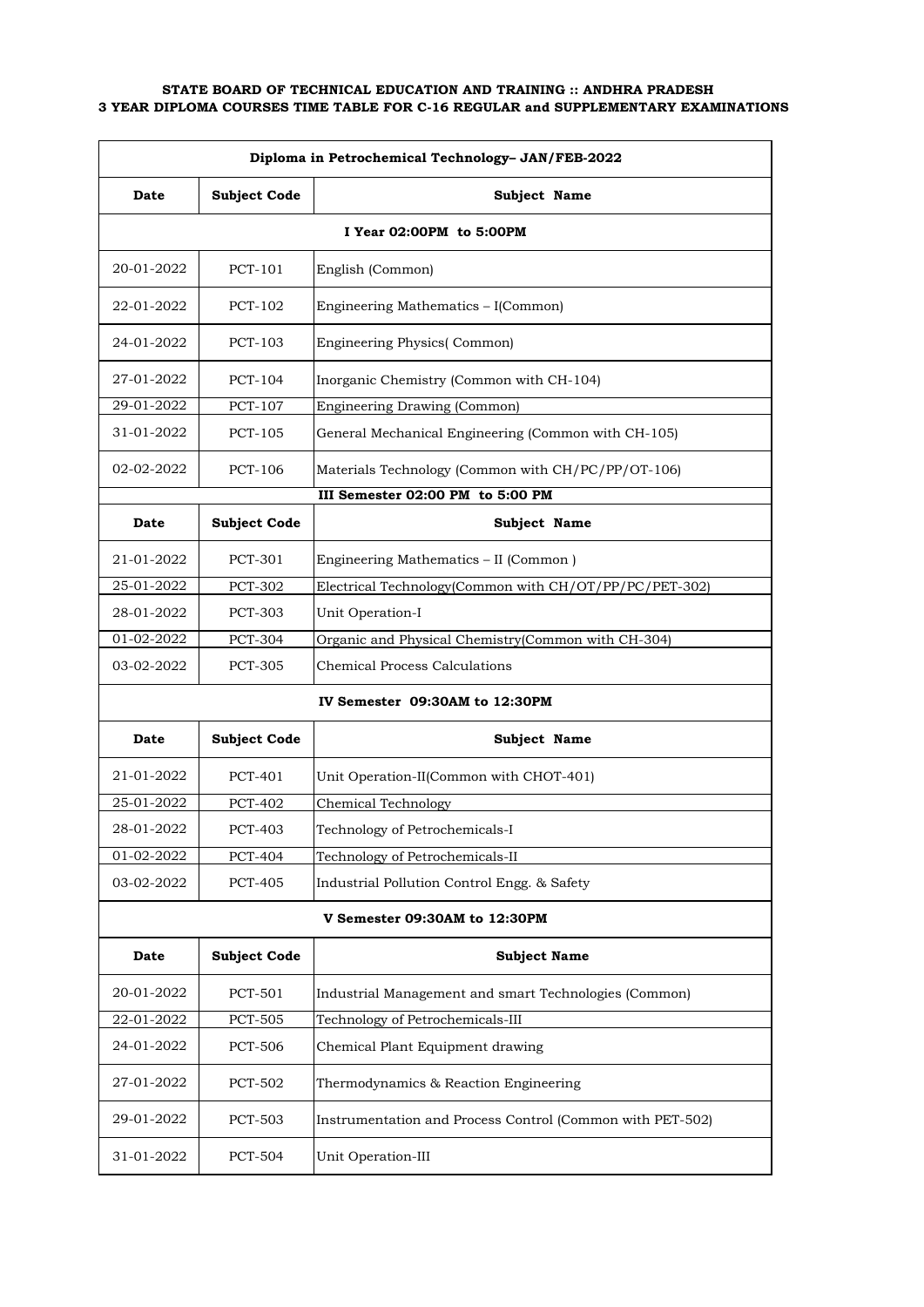| Diploma in Petroleum Technology - JAN/FEB-2022 |                               |                                                           |  |  |
|------------------------------------------------|-------------------------------|-----------------------------------------------------------|--|--|
| Date                                           | <b>Subject Code</b>           | Subject Name                                              |  |  |
|                                                | I Year 02:00PM to 5:00PM      |                                                           |  |  |
| 20-01-2022                                     | PET-101                       | English (Common)                                          |  |  |
| 22-01-2022                                     | <b>PET-102</b>                | Engineering Mathematics - I(Common)                       |  |  |
| 24-01-2022                                     | <b>PET-103</b>                | <b>Engineering Physics</b> (Common)                       |  |  |
| 27-01-2022                                     | PET-104                       | Engineering Chemistry and EnvironmentalStudies(Common)    |  |  |
| 29-01-2022                                     | <b>PET-107</b>                | Engineering Drawing (Common)                              |  |  |
| 31-01-2022                                     | PET-105                       | General Geology & Petroleum Geology                       |  |  |
| 02-02-2022                                     | <b>PET-106</b>                | Basic of Mechanical Engineering                           |  |  |
|                                                |                               | III Semester 02:00PM to 5:00PM                            |  |  |
| Date                                           | <b>Subject Code</b>           | Subject Name                                              |  |  |
| 21-01-2022                                     | PET-301                       | Engineering Mathematics - II (Common)                     |  |  |
| 25-01-2022                                     | <b>PET-302</b>                | Electrical Technology (Common with CH/OT/PP/PC/PCT-302)   |  |  |
| 28-01-2022                                     | <b>PET-303</b>                | Fluid Mechanics (Common with CH-303)                      |  |  |
| 01-02-2022                                     | <b>PET-304</b>                | Drilling and Well Completions                             |  |  |
| 03-02-2022                                     | <b>PET-305</b>                | Petroleum Exploration Methods                             |  |  |
|                                                |                               | IV Semester 09:30AM to 12:30PM                            |  |  |
| Date                                           | <b>Subject Code</b>           | Subject Name                                              |  |  |
| 21-01-2022                                     | PET-401                       | Reservoir Engineering                                     |  |  |
| 25-01-2022                                     | <b>PET-402</b>                | Petroleum Refining Engineering & Petrochemical Technology |  |  |
| 28-01-2022                                     | <b>PET-403</b>                | Well Logging & Formation Evaluation                       |  |  |
| 01-02-2022                                     | <b>PET-404</b>                | Heat Transfer (Common with CH-404)                        |  |  |
| 03-02-2022                                     | <b>PET-405</b>                | Mass Transfer(Common with CH-405)                         |  |  |
|                                                | V Semester 09:30AM to 12:30PM |                                                           |  |  |
| Date                                           | <b>Subject Code</b>           | Subject Name                                              |  |  |
| 20-01-2022                                     | <b>PET-501</b>                | Industrial Management and smart Technologies (Common)     |  |  |
| 22-01-2022                                     | PET-503                       | Thermodynamics                                            |  |  |
| 24-01-2022                                     | <b>PET-504</b>                | HSE & FF in Petroleum Industry                            |  |  |
| 27-01-2022                                     | <b>PET-505</b>                | Oil & Gas Production Engineering                          |  |  |
| 29-01-2022                                     | <b>PET-502</b>                | Instrumentation & Process Control(Common with PCT-503)    |  |  |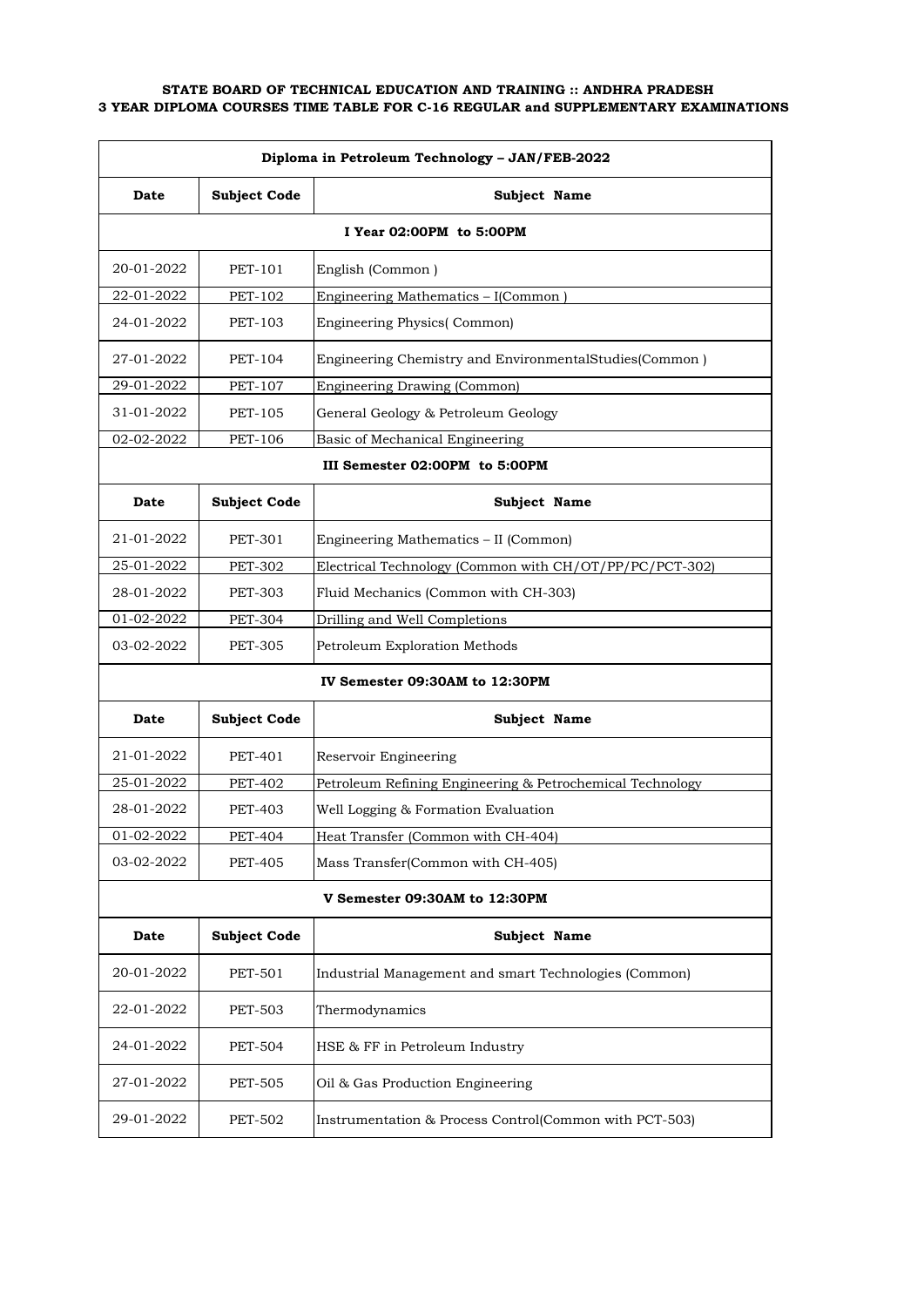| Diploma in Refrigeration & Air Conditioning Engg- JAN/FEB-2022 |                          |                                                                |  |  |
|----------------------------------------------------------------|--------------------------|----------------------------------------------------------------|--|--|
| Date                                                           | <b>Subject Code</b>      | Subject Name                                                   |  |  |
|                                                                | I Year 02:00PM to 5:00PM |                                                                |  |  |
| 20-01-2022                                                     | RAC-101                  | English (Common)                                               |  |  |
| 22-01-2022                                                     | RAC-102                  | Engineering Mathematics - I(Common)                            |  |  |
| 24-01-2022                                                     | RAC-103                  | Engineering Physics(Common)                                    |  |  |
| 27-01-2022                                                     | RAC-104                  | Engineering Chemistry and Environmental Studies(Common)        |  |  |
| 29-01-2022                                                     | RAC-107                  | Engineering Drawing (Common)                                   |  |  |
| 31-01-2022                                                     | RAC-105                  | Fundamentals of Refrigeration & Air conditioning               |  |  |
| 02-02-2022                                                     | RAC-106                  | Workshop Technology(Common with M-106)                         |  |  |
|                                                                |                          | III Semester 02:00PM to 5:00PM                                 |  |  |
| Date                                                           | <b>Subject Code</b>      | Subject Name                                                   |  |  |
| 21-01-2022                                                     | RAC-301                  | Engineering Mathematics - II (Common)                          |  |  |
| 25-01-2022                                                     | RAC-302                  | <b>Engineering Materials</b>                                   |  |  |
| 28-01-2022                                                     | RAC-303                  | Refrigeration Equipment                                        |  |  |
| 01-02-2022                                                     | RAC-304                  | Solid Mechanics                                                |  |  |
| 03-02-2022                                                     | RAC-305                  | Basic Electrical Engineering & Electronics (Common with M-305) |  |  |
| 05-02-2022                                                     | <b>RAC-306</b>           | Machine Drawing (Common with M-306)                            |  |  |
|                                                                |                          | IV Semester 09:30AM to 12:30PM                                 |  |  |
| Date                                                           | <b>Subject Code</b>      | Subject Name                                                   |  |  |
| 21-01-2022                                                     | RAC-401                  | Air conditioning                                               |  |  |
| 25-01-2022                                                     | RAC-402                  | Hydraulics & Fluid Power Control Systems                       |  |  |
| 28-01-2022                                                     | RAC-403                  | Heat Transfer                                                  |  |  |
| 01-02-2022                                                     | RAC-404                  | Design of Machine Elements                                     |  |  |
| 03-02-2022                                                     | RAC-405                  | <b>Production Technology</b>                                   |  |  |
|                                                                |                          | V Semester 09:30AM to 12:30PM                                  |  |  |
| Date                                                           | <b>Subject Code</b>      | Subject Name                                                   |  |  |
| 20-01-2022                                                     | RAC-501                  | Industrial Management and smart Technologies (Common)          |  |  |
| 22-01-2022                                                     | RAC-502                  | Industrial Engineering & Estimation and Costing                |  |  |
| 24-01-2022                                                     | RAC-503                  | Applied Refrigeration & Air conditioning                       |  |  |
| 27-01-2022                                                     | <b>RAC-504</b>           | Design of AC systems                                           |  |  |
| 29-01-2022                                                     | RAC-505                  | Computer Aided Manufacturing Systems(Common with M-505)        |  |  |